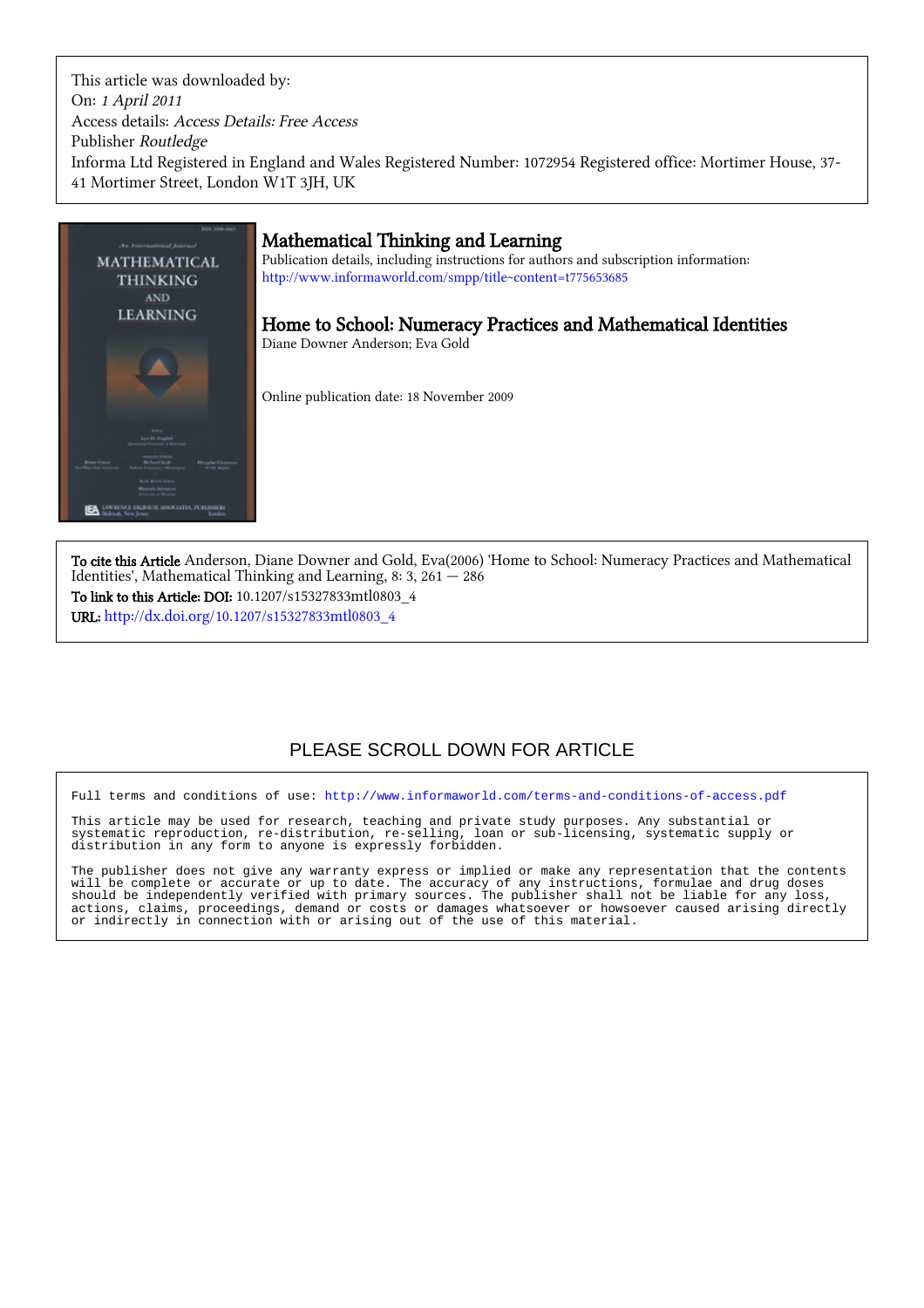# Home to School: Numeracy Practices and Mathematical Identities

Diane Downer Anderson

*Department of Educational Studies Swarthmore College*

Eva Gold

*Research for Action Philadelphia, PA, USA*

Drawing on a perspective of mathematics as situated social practice, we focus on 4 children in an urban preschool classroom and follow those children between home and school sites to shed light on urban children's persistent underachievement in mathematics. In this article, we describe the ways in which numeracy practices travel with children between home and school and, within those contexts, shape complex and sometimes limited social identities for children. We found that school imperatives, such as assessments and socialization curricula, often obscure teachers' views of children's mathematical practices. Deficit assumptions about family and community support for children, and limited interaction between caregivers and teachers, further contribute to the tendency of school personnel to overlook the mathematical practices that children bring with them to school. We further suggest that vignettes drawn from ethnographic-type research such as this have potential for professional development for classroom teachers.

School reformers concerned with persistent patterns of underachievement among students attending urban public schools have focused on issues of school conditions, including resources, curriculum, governance, and teacher preparation. When social influences outside school are mentioned, they are usually limited to factors such as whether the child comes from a single-parent family, the socioeconomic

Correspondence should be sent to Diane Downer Anderson, Department of Educational Studies, Swarthmore College, 500 College Avenue, Swarthmore, PA 19081. E-mail: Danders1@ swarthmore.edu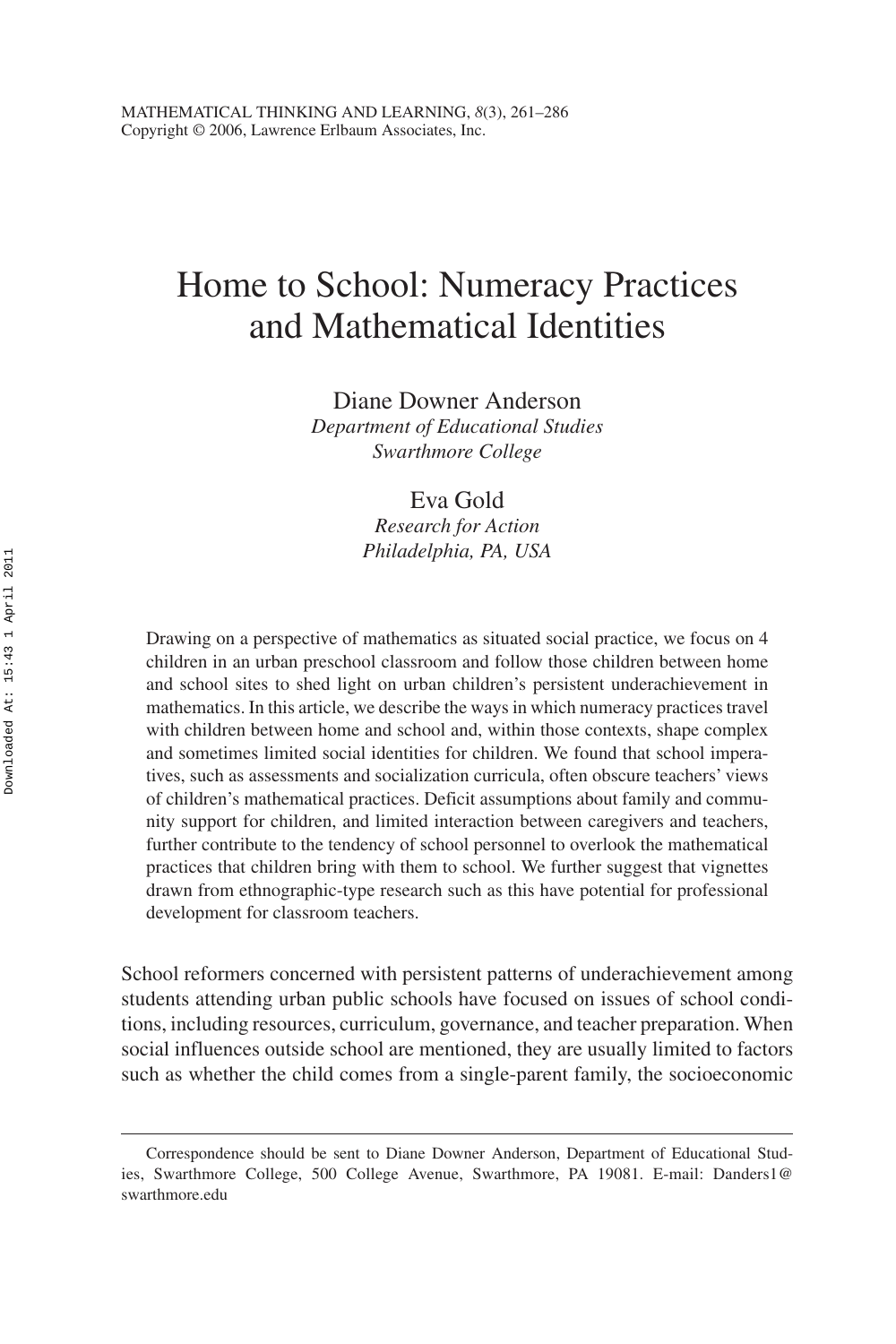status of the family, the mother's age and/or level of education, and other attributes that might be expected to have negative effects on learning.

We believe, however, that these lines of thinking miss an entire range of potentially positive social influences that may come from a child's home experiences. Too often, teachers and schools fail to recognize or credit the knowledge, skills, and strategies that children bring with them from home—especially when a child comes from a family background that differs from that of the teacher's in social class, race, or ethnicity.

In this article, we discuss one such potentially constructive social influence—the ways in which numeracy activities and thinking are embedded in the social activities of children's homes and communities, as well as in the classroom. In this study, we draw on the broader field of research that considers learning as situated social practice(Lave,1992;Lave&Wenger,1991;Walkerdine,1988)andonrecentstudiesthat look at the ways in which numeracy and mathematical thinking are embedded in the social life of the home and community, as well as in classrooms (Lerman, 2000). We present vignettes of four children engaged in social activity where numeracy is central. We discuss the vignettes through the lens of situated social practice and use Bourdieu's concept of *habitus* to explore mathematics learning and knowing as social capital or cultural resources (Baker, Street, & Tomlin, 2002). As Lerman also explained, the field of mathematics education has turned to social learning theory because "it [mathematics] appears all around when one chooses to apply a mathematical gaze" (p. 21). Mathematical activity is an inescapable part of everyday life for members of all racial, ethnic, and socioeconomic groups. Drawing on this mathematics-as-social stance, we look at what happens in the classroom to these cultural resources that travel between home and school and find consequences for children's emerging identities as mathematical learners.

We argue that children do not forget their at-home numeracy experiences when they enter the schoolhouse door; rather, that numeracy practices "travel" back and forth between home and school. Children bring their mathematical orientations, beliefs, social constructs, and knowledge with them into the classroom. We have found, however, that the imperatives that teachers face (e.g., meeting assessment standards and socializing children into school behaviors), as well as teachers' expectations about essential sequences for learning, often overshadow the mathematical knowledge and practices that children bring with them to school. Furthermore, assumptions about the lack of support for learning in low-income communities contribute to the tendency of school personnel to overlook the mathematical practices that children bring with them. Children, for their part, sometimes discern, and sometimes do not recognize, the connection between their out-of-school mathematical practices and the kinds of mathematical problems they are asked to solve in school (e.g., see Baker et al., 2002). Nonetheless, mathematical practices do travel among the sites in which children live and learn, and the sociocultural aspects of mathematics that are discontinuous between homes and schools may partially ex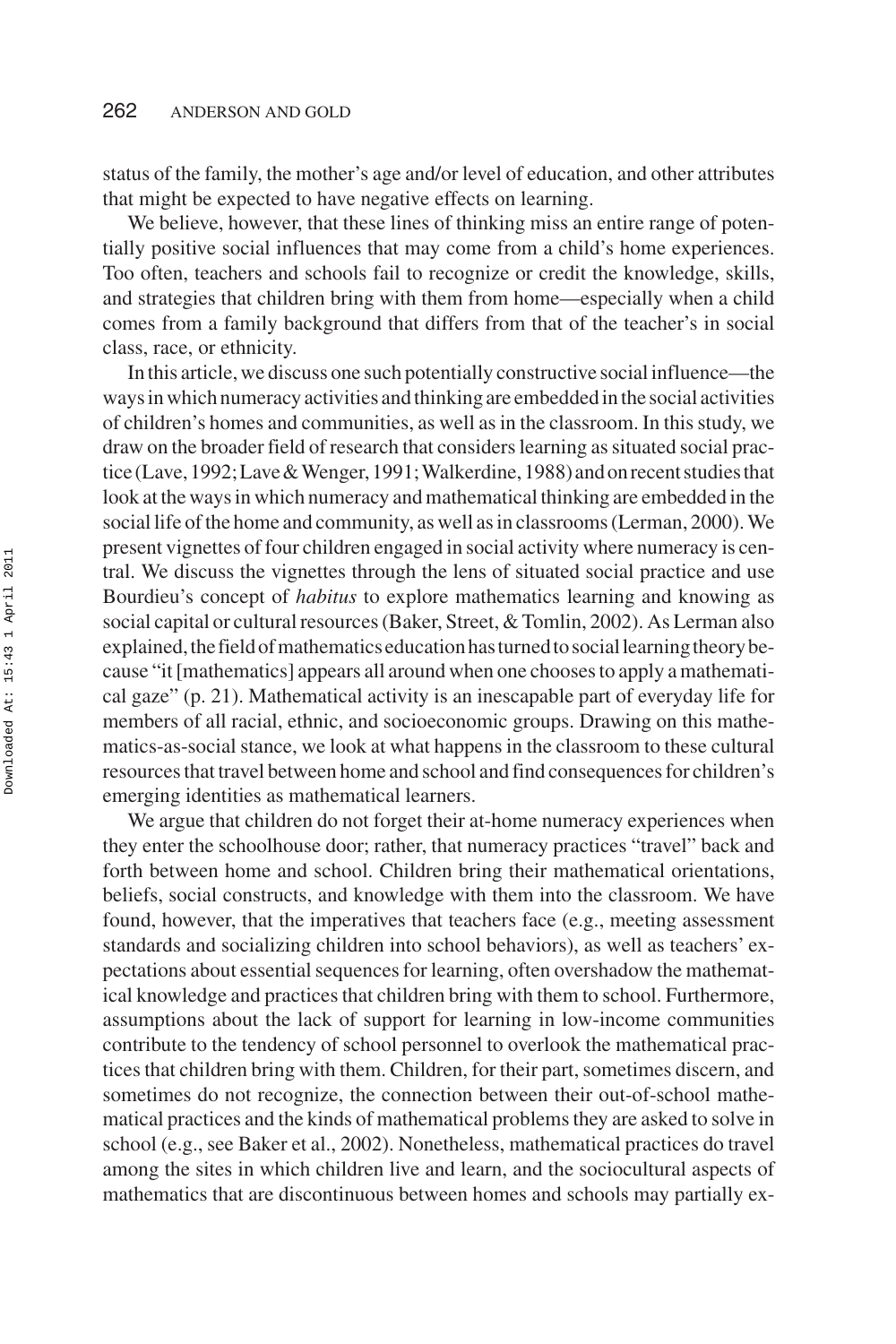plain mathematics underachievement (Guberman, 2002; Gutstein, Lipman, Hernandez, & de los Reyes, 1997).

The findings of our study suggest that an expanded focus on the links between children's numeracy experiences in and out of school has the potential to benefit the mathematics achievement of urban students. Teachers gain new pedagogical resources when they understand more about the mathematical/numeric practices, and family support, that children bring to school. With this insight, teachers can better understand the overlap and divergence in the ways children are engaging with mathematical activity in the multiple contexts of home, community, and school. This insight offers the potential to help teachers build links between out-of-school practices and the kind of mathematics necessary for school success. Parents and other caregivers, with their knowledge of children's use of numeracy in out-of-school contexts, can become a source of information and insight for teachers. A pedagogical stance that includes a wider lens for legitimate mathematical activity, and that gives credibility to children's sociocultural practices, makes visible the importance of a more active and collaborative relationship between teacher and parent.

## THEORETICAL FRAMEWORK

Our research approach borrowed from New Literacy Studies (NLS), which promote a sociocultural view of literacy within the broader social contexts that give meaning to reading, writing, and oral communication (Gee, 1996; Gregory & Williams, 2000; Heath, 1983; Street, 1997). NLS recognize the situated practice aspects of literacy, where reading, writing, and speaking are nested, or contextualized, in local and ever-widening discourse communities. NLS recognize the continuities, rather than simple dichotomies, between oral and written literacies, informal and formal learning, home and school spheres, cultural and cognitive knowledge, and social and academic discourses. Researchers have begun to apply some of the core ideas and formulations of NLS to numeracy (Boaler, 2000; Boaler & Greeno, 2000; Lerman, 2000; Street, Baker, & Tomlin, 2001) to explore possible theoretical applications.

A sociocultural view of literacy or numeracy draws on a view of learning as cultural practice or "habitus," in which Bourdieu (1999) and others (Pahl, 2002) theorized that persons acquire knowledge and skills in culturally inscribed settings. As such, cultural knowledge, or resources, will vary across settings, as will modes of learning, such as the content and degree of implicit and explicit learning. In this view, knowledge, context, culture, and socialization are regarded as interactive. In this pilot study, we looked to the complex transfer, or travel, of knowledge across contexts.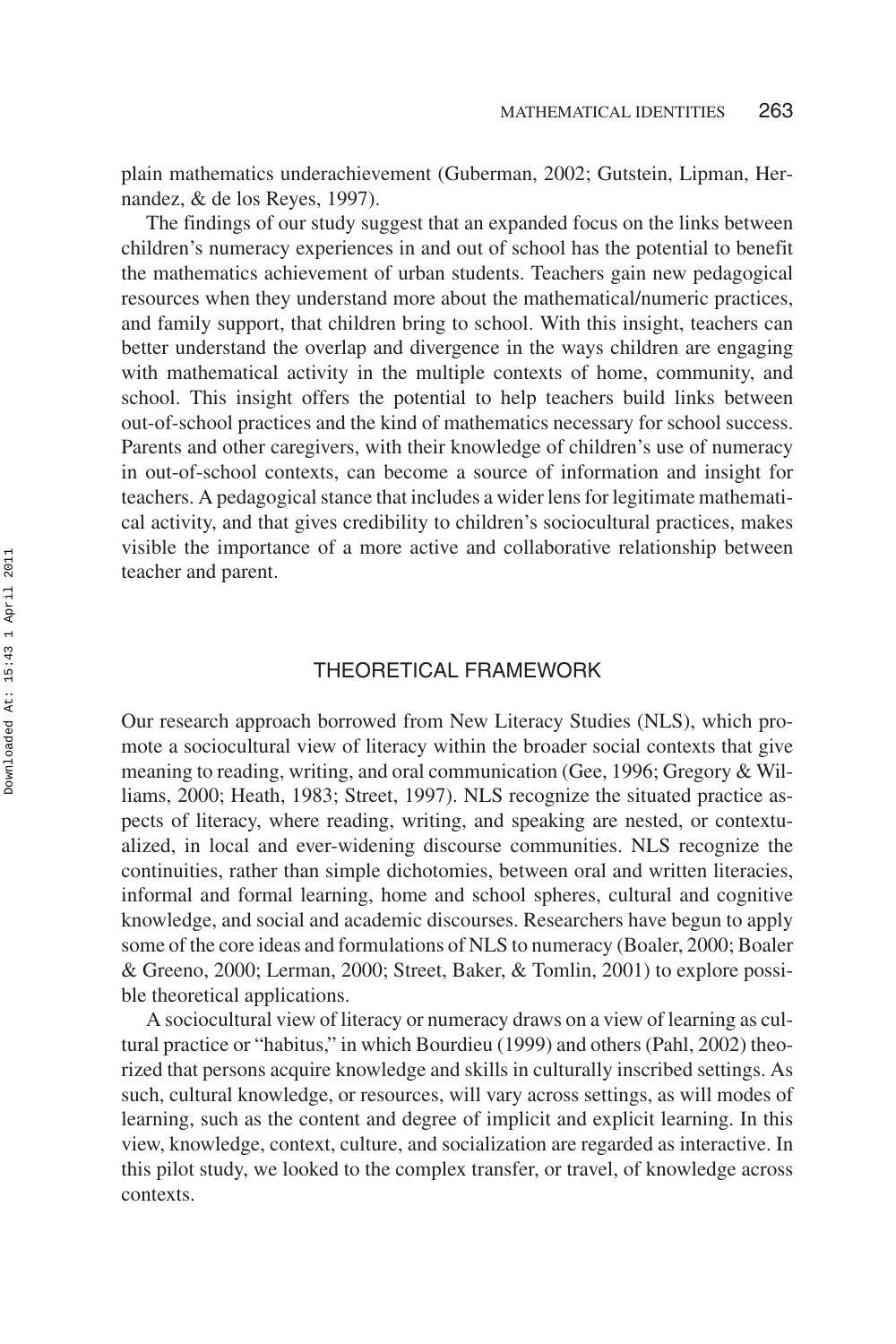The travel of knowledge across domains and sites has been characterized, with a variety of emphases, as transfer (Cormier & Hagman, 1987), syncretization (Gregory & Williams, 2000), translation (Cook-Sather, 2001), harnessing (Lerman, 2000), and code-switching (Baker et al., 2002). As "products of social activity" (Lerman, 2000, p. 23), mathematical knowledge for young children is gained in the home and community, as well as the classroom. Mathematical knowledge gained in the home and community has the potential to serve as a fund of knowledge in the classroom (Moll, Amanti, Neff, & Gonzalez, 1992).

Therefore, we assume that numeracy, like literacy, is gained in daily social activity and that it travels between home and school sites. How the travel of mathematical knowledge is characterized and understood in the contexts of the home and classroom informs teachers' and parents' perceptions of students. We suggest that an accurate and rich understanding of children's mathematical habitus is critical for educators in arranging for culturally relevant mathematical instruction. The use of habitus as a theoretical lens can help educators to interpret the instruction they enact in the classroom as well as how the children practice mathematics within the context of instruction.

Knowledge and its practice are also constitutive of identities. One becomes an athlete, musician, reader, writer, or mathematician through participatory practice, as well as learning skills and knowledge. According to Lave and Wenger (1991), "learning and a sense of identity are inseparable: they are aspects of the same phenomenon" (p. 15). A view of learning that accounts for socioculturally constructed identity recognizes that the meanings of learning go far beyond discreet skills and facts. Although the terms *personhood* (Egan-Robertson, 1998) and *subjectivity* (McCarthey, 1998) have also been used in literacy research to account for positions and relationships that are constituted through situated practice, we have chosen the term *social identity* because it foregrounds the sociocultural aspects of identity formation. In respect to mathematics and identity, "students do not just learn mathematics in classrooms, they learn to *be*, and many students develop identities that give negative value to the passive reception of abstract knowledge" (Boaler & Greeno, 2000, p. 188). In advocating for active and critical mathematics curriculum, Boaler and Greeno suggested that identities of agency, developed in participatory classrooms where students generate questions, discuss problems, evaluate validity, and "contribute *more* of their selves" (p. 189), may be crucial to mathematics success.

In classrooms and communities, children engage in legitimate literate and mathematical activities, but they may or may not concurrently construct equally powerful identities as readers, writers, or mathematicians. Cultural and social factors, including positions as socially classed, raced, gendered, and ethnic persons, are implicated in their identity formation as well as instruction and practice. In addition, what counts or is perceived as literate or mathematical knowledge may have a profound effect on children's classroom experience and forming identities. Yagelski (2000) argued that it is through local acts of literacy practice, within and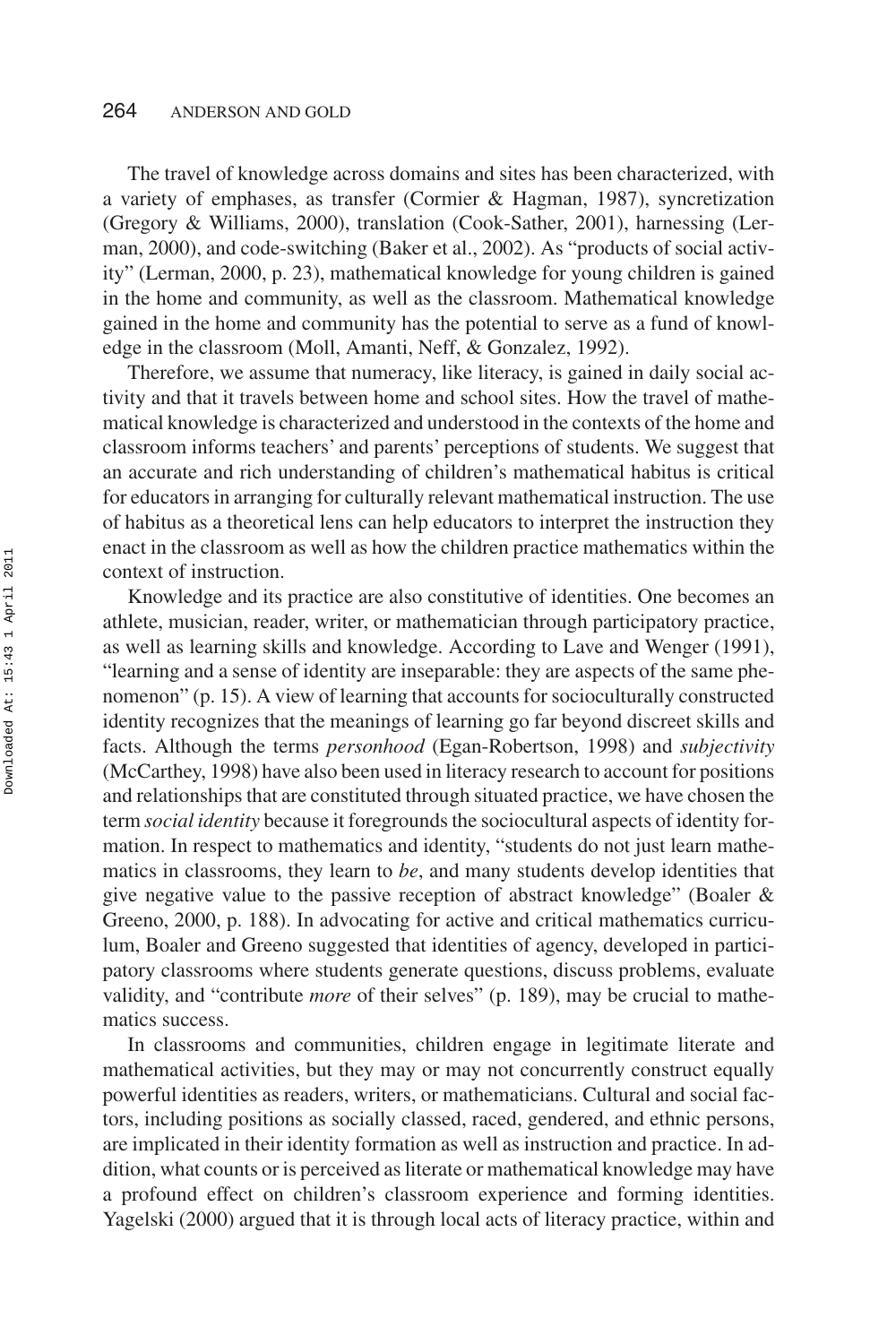outside of schools, that students construct identities. He suggested that students' identity formation is "always, to some extent, a negotiation among the roles available to them, within the discourses in place in particular situations and the self-interest they bring to specific rhetorical tasks" (p. 136). We assume that this is true of numeracy practices as well.

In drawing on the knowledge and identity concepts that predominate in NLS, we confront the fundamental questions of what and whose knowledge counts in classrooms. It may be easier to see school mathematics when it enters the home because it often travels more explicitly on a homework assignment or a worksheet or a test. As teachers, and researchers, how do we know mathematical knowledge when it comes to school from the home? We struggled with this as researchers and drew on readings in mathematics (Ginsberg, 1982; Kamii & DeClark, 1985) and mathematics consultants (David Baker, University of Brighton, England; Peter Appelbaum, Arcadia University, Glenside, Pennsylvania) to open and focus our lens.

NLS, views of learning as social practice or habitus, and learning as constitutive of social identities has widened our view beyond the cognitive–psychological and technical views of learning that have predominated in both literacy and mathematics research. NLS have opened up language learning to new literacies of computers and media (Lankshear & Knobel, 2003) and multiliteracies of critical analysis and social change (New London Group, 1996). We have used this pilot study to open our mathematical lens to new numeracies (computers) and old but still active numeracies, such as puzzles and counting in *Chutes and Ladders*TM (essentially the same game known elsewhere as *Snakes and Ladders*), to capture a broad range of numerical knowledge and what it means to children to use those funds of knowledge in classrooms.

In framing this study through a sociocultural lens, including attention to identity formation and what has been learned in NLS, we chose to look deeply rather than broadly to see the intersection of home and school knowledge. We focus this ethnographic-type numeracy study on four particular Head Start children because we agree with Yagelski (2000) that there is much to be learned from the local and the particular. Our specific choices and methods are described in the next section.

## RESEARCH SITE AND METHODOLOGY

One African American and two White researchers worked as a team throughout this study, benefiting from the different perspectives each brought to bear on the data. At various points along the way, our analysis was informed by opportunities to share our findings with others, including professors who teach math education at the university level, teachers in the focal school, and teachers and central office staff in the Philadelphia School District.

As we noted earlier, the academic underachievement of low-income urban students is persistent nationwide. Despite progress in improving test results on the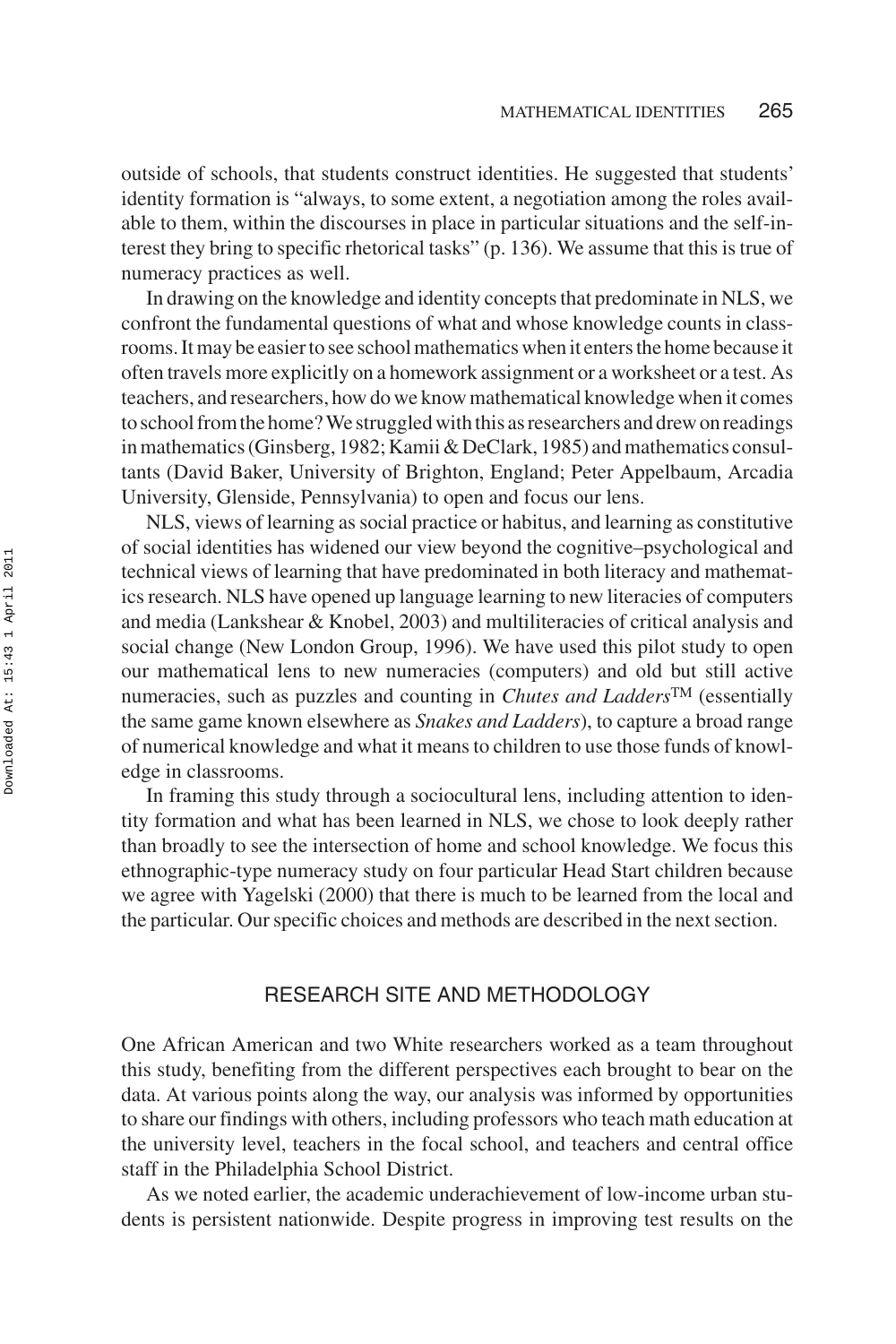Pennsylvania State Student Assessments, Philadelphia students still reflect this national pattern. In 2003, approximately 56% of Philadelphia fifth and eighth graders and 65% of 11th graders tested below basic level in mathematics (*Philadelphia Inquirer*, March 7, 2004, "Report Card on the Schools"). In 2001, in response to statistics such as these, the state assumed control of the Philadelphia schools, which are 65% African American, declaring the system in an academic, as well as a fiscal, crisis.

Therefore, we chose an elementary school in Philadelphia, located in a low-income working class African American neighborhood, in which to conduct this study. The area surrounding the school showed the signs of the economic deterioration of the neighborhood; the street in front of the school was often trash-strewn, and many nearby buildings were boarded up. The school counselor told us that she used to make home visits, but she no longer did so because of the increasing violence in the area. Nonetheless, she believed that a strength of the community is that children have "pretty good support systems" and that "parents were more proactive now [about their children's education] than before." She noted that parents encourage their children to watch educational TV programs, and they buy their children educational toys, such as calculators and clocks, as well as computers.

We selected a school that met the following criteria: a principal interested in participating in the research; a faculty willing to address mathematics teaching and learning and open and curious about what might be learned by looking at mathematics in the home as well as in classroom; a school with a feeder Head Start program, so we could begin with children still close to their at-home experience; and a school where children were underachieving in mathematics, as measured by state assessments.

In observing activities that involved numeracy in either the classroom or home, we were guided by the following questions: Who are the participants? What is the broad social context for the activity? What are the purposes of the activity from the perspectives of the different participants? How do home and school numeracy practices interact across settings to constitute social identities? These broad questions allowed us to see learning as situated and peopled, rather than as a simple teacher-to-student dyad. These questions guided our interviews and document collection in terms of breadth of informants (teachers, parents and caregivers, counselor, principal) and sources of information. We used interviews to uncover beliefs about general mathematics knowledge, learning, and understandings specific to home and classroom activities.

Our primary focus was on what Cole (1996) described as the child-in-activity. We observed children in the course of their everyday lives in and out of school and talked with the child about his or her engagement in social activities, as well as with adults who interacted with the child. Because we were interested in social activity, we employed qualitative methods, observing and conducting interviews with parents and grandparents, teachers, principal, school counselors, and other school leaders—to gather multiple perspectives on what we were observing. We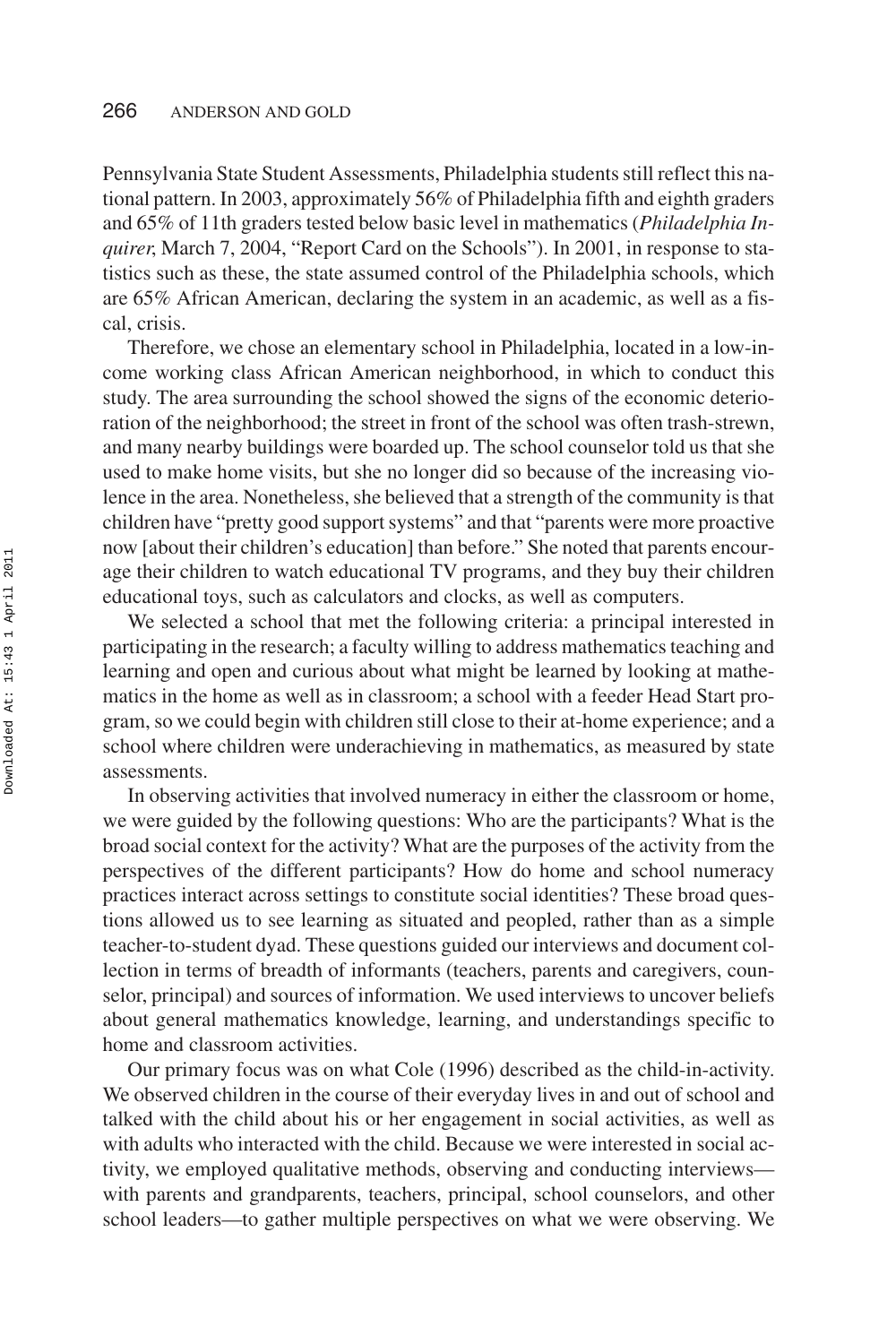also reviewed archival documents, including the School District of Philadelphia School Profile and school and classroom newsletters sent home to families. These confirmed the district's struggle and focus on assessment and underachievement.

In consultation with the lead Head Start teacher, we selected 4 children (from a class of 18) as participants for case studies. We asked the teacher to suggest children who, in her mind, represented an academic and a social range. By focusing on 4 children, we were able to track numeracy practices across particular homes and the school.

The most intensive classroom data collection lasted for 13 months, from January 2002 through February 2003, with follow-up visits to children in their new classrooms during the spring of 2003. The focal children were observed for a total of 14 times in the classroom, for  $1\frac{1}{2}$  to 3 hr each time. A typical day in the classroom included breakfast, lunch, and snack; quiet independent activities (such as puzzles, games, and books); personal hygiene (teeth brushing, hand-washing, toilet); clean-up activities; rest time; circle time (a gathering of students for calendar and weather, story of the day, books on tape, music and movement, closing activities); literacy exploration (The 100 Book Challenge); and gross motor development (recess outside or classroom activity).

During this observation period, we began after-school home visits that lasted 2 to 3 hr each. Visits were made to the homes and neighborhoods of three of the case study students, and in the case of two students, several home visits were made. Visits were supplemented by telephone conversations and in-person conversations with caregivers at school. During the home visits, we interviewed caregivers for about 30 min. We observed the children in "home"—home being a variety of contexts in which the children spent their after-school hours, including their parents' home, their father's workplace, a grandparents' home, or a classroom where a grandmother was an aide—and activities such as going to the store and playing on the block. We were able to conduct follow-up visits with two of the four families after the formal data collection and when the children moved on to the next grade. In addition, we were present as participant observers at the Head Start parent–teacher conferences during the study.

Although we had frequent informal conversations with the lead teacher and her assistant in the classroom, we also formally interviewed them for  $1\frac{1}{2}$  hr. The lead teacher, Ms. A, was White, she lived outside the community, and this was her third year of teaching but her first year teaching in a Head Start classroom. The assistant teacher, Ms. B, was an African American woman who lived in the community and had been a volunteer Head Start parent when her children were young. This was her first year in this position. We also formally interviewed the Small Learning Community Coordinator for Head Start through Grade 1, the school counselor, and the principal.

In interviewing the teachers (4/24/02), our primary interest was to ascertain teacher beliefs about mathematics learning among young children and to learn about the curriculum in the Head Start classroom. When asked a question, the lead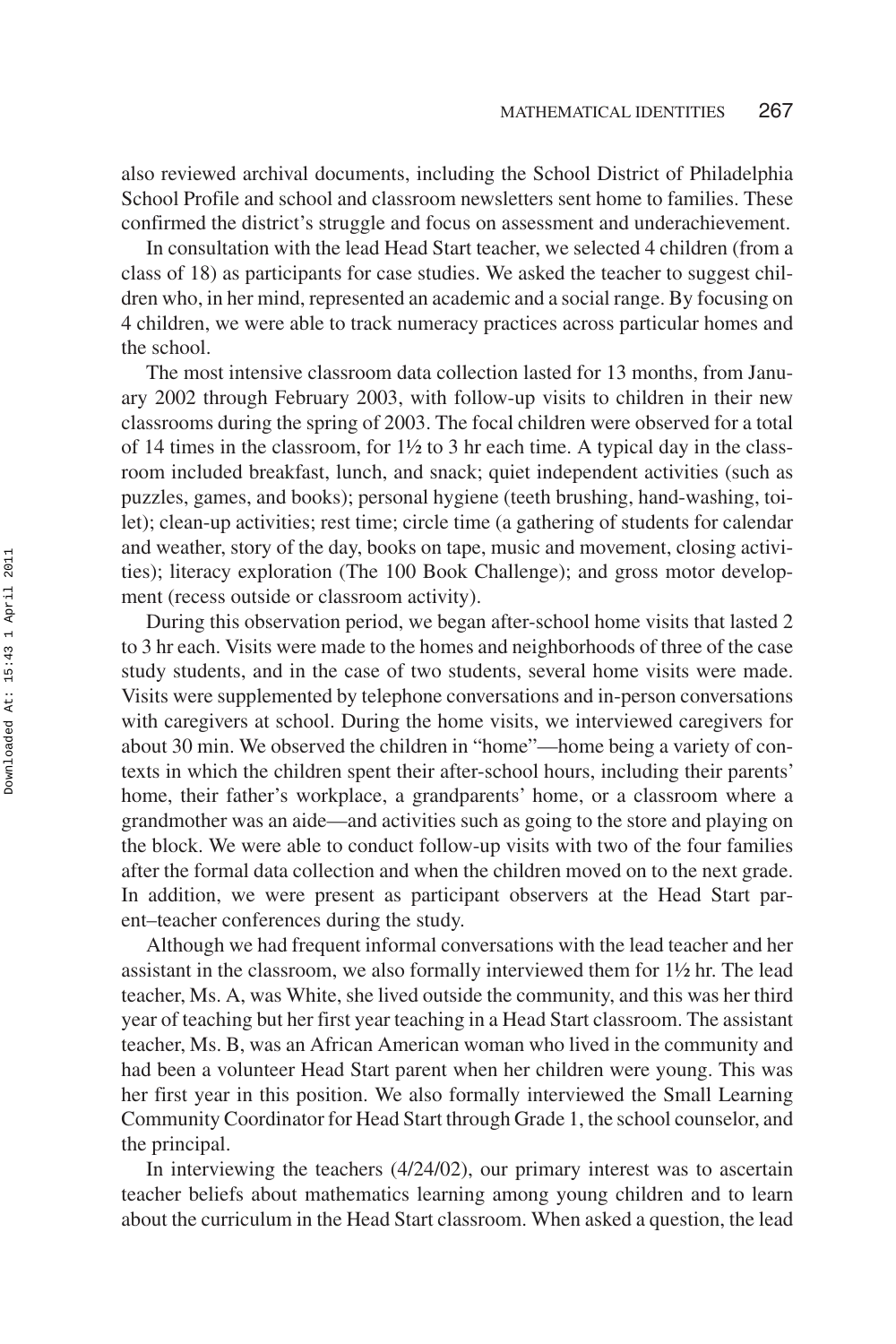teacher invariably answered first, whereas the assistant would add to her response. Although Ms. A articulated numeracy skills that we expected to hear, such as numbers, counting, shapes, and time, Ms. B often added skills and items to Ms. A's list that came from home, volunteering, "I think about money, students come with money, they come in and ask how much is this worth." Ms. A frequently referred to the Core Assessments, saying, "I'm also thinking about things we have to assess them on with the Core Assessments." When the researchers asked whether there was anything they could look for in their observations that would be a "resource" to the teachers, Ms. A stated, "the different areas of the Core Assessment that I may have trouble noticing." Although the teachers, when interviewed together, rarely disagreed, they had different views on the presence of mathematics in music. The researcher asked, "I've noticed … you'll turn on the music and it's directional-type of songs like the Hokey-Pokey (and) the Bunny Hop. That's sequencing and patterns. What do you think about that?" Ms. A responded, "I don't think about it as math. I think about it as gross motor development or following/imitating movement to a beat. I think of it as a little different." Ms. B responded, "There is a tape where you have to clap to the beat and they start off with three and you have to listen because the beat is three or two."

The teachers had beliefs about where children's math competence came from. Ms. A stated that the children's in-class math competence depended on their level of development, how much help they got at home, whether they had older siblings, and their length of time in school. She stated that for two highly competent children, it was "different because I don't think they get it from home. I think they have a lot of common sense basically. They pick up on things very quickly." Ms. B added that another child "may learn from his peers and he can pick it up, too." Although Ms. A stated that the curriculum is more informal than formal (daily review of the calendar with children and attendance-taking that involves the children), she said she taught more formally as the Core Assessments got closer.

We created vignettes from our data to illuminate the phenomena of children engaged in social activity. The data we selected for these vignettes, in our judgment, shows "numeracy in practice." Our vignettes were meant to capture "numeracy events," defined as those "occasions in which a numeracy activity is integral to the nature of the participants' interactions and their interpretative processes" (Baker, 1996, as cited in Baker et al., 2002, p. 12). The notion of a numeracy event again borrows from work done in the field of literacy, where a "literacy event" has been conceptualized as a social event in which reading, writing, and/or oral communication are central to the activity and where the cultural context gives meaning to the literacy activity (Heath, 1983).

In the remainder of this article, we present vignettes based on data from the four focal children, followed by discussion. Although school numeracy (and literacy) activities were observed in the home (workbooks, school reading, math flashcards, reinforcement of counting skills, and Tammy's grandmother brought computer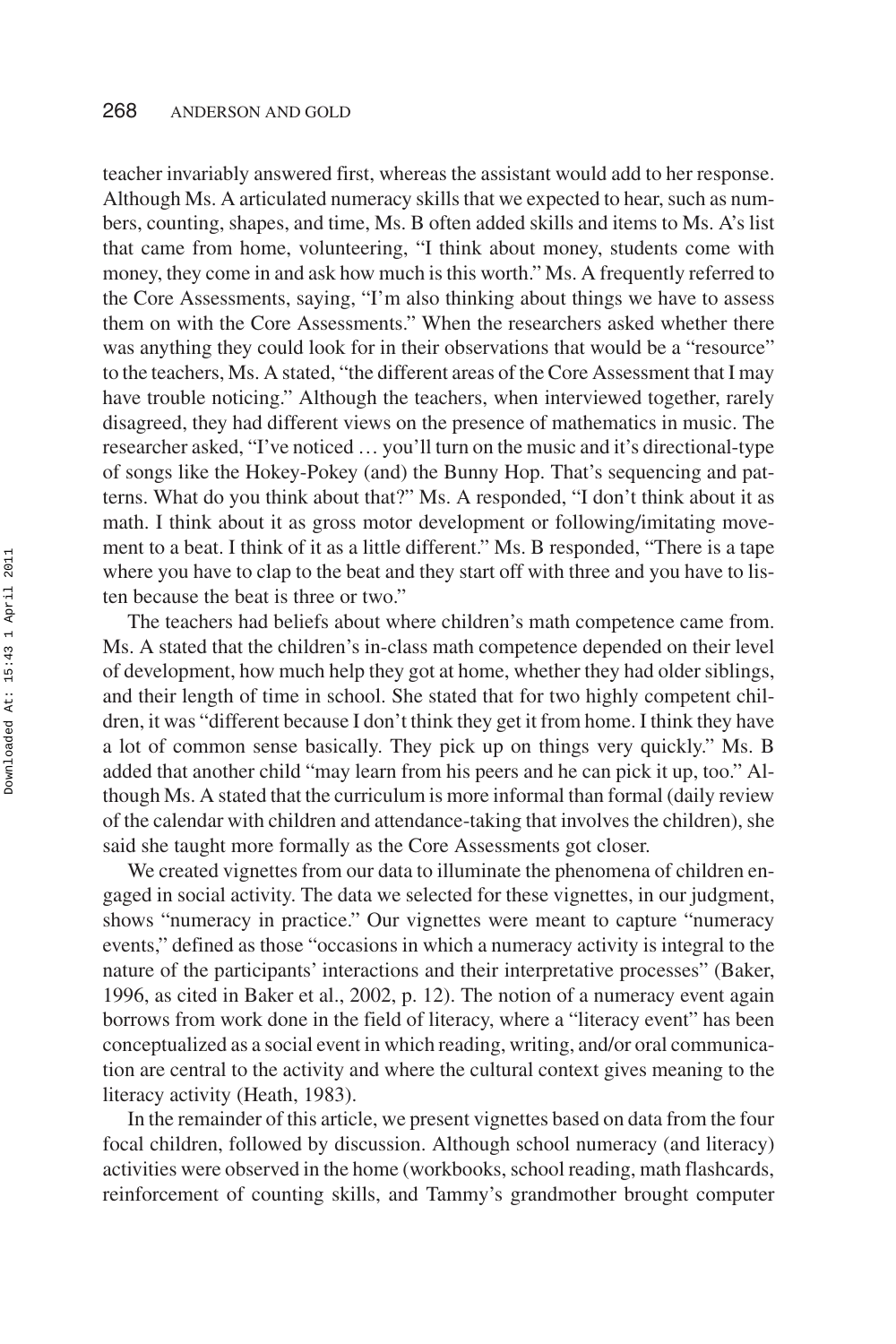learning games to and from the school and coached her in reading using phonics), we focus in this article on the movement of numeracy activities from the home into the classroom. We theorize how cultural resources (Moll et al., 1992) and conceptions of social identities (Jenkins, 1996; Lave & Wenger, 1991) can explain how children carry practices from setting to setting and what those practices mean in different contexts. We conclude the article with implications that we have made from this study for professional development, classroom pedagogy, and further research.

## VIGNETTES OF THE TRAVEL OF HOME AND SCHOOL NUMERACY PRACTICES: MEET ANNA, TAMMY, DANNY, AND RONNY

The first two vignettes are of Anna and Tammy (names of all children and teachers are pseudonyms). The Anna vignette shows how a teacher can value a classroom material, such as puzzles, as important to mathematical development and yet miss the mathematical potential of the child's use of the material. The vignette of Tammy introduces the ways in which the reinforcement of skills to be assessed in the core curriculum can overshadow the meaning that a numeracy activity has for the child. In this case, we see how the focus on the skills to be assessed can lead the teacher to overlook what the child is doing mathematically in favor of an opportunity to reinforce the prescribed curriculum. Nonetheless, we also see in these cases that the teacher is aware of Anna's interest in puzzles and Tammy's mathematical abilities and that these can lead her to think positively about their academic development.

The third vignette, of Danny, fleshes out the socially situated nature of mathematical activity and its travel across settings. This vignette poignantly demonstrates the negative consequences that a "school" view of the child can have for his emergent identity as a learner. The last vignette, of Ronny, echoes the dangers to the child of such a limited view.

#### Anna

Anna was a small, wiry, wide-eyed 3-year-old who most often could be found working on puzzles. She was among the youngest children in the class. On the day of this observation, other children drifted away from the puzzle area during their 45-min free choice time, and she was left working alone.

Anna picked a flag puzzle to work on that she had worked on earlier in the day with an older student. The puzzle has about 10 pieces, several of them interior pieces. I could see from how she was working that she relied on the edges of the pieces to figure out the puzzle, ignoring shape, color, and pattern cues. She worked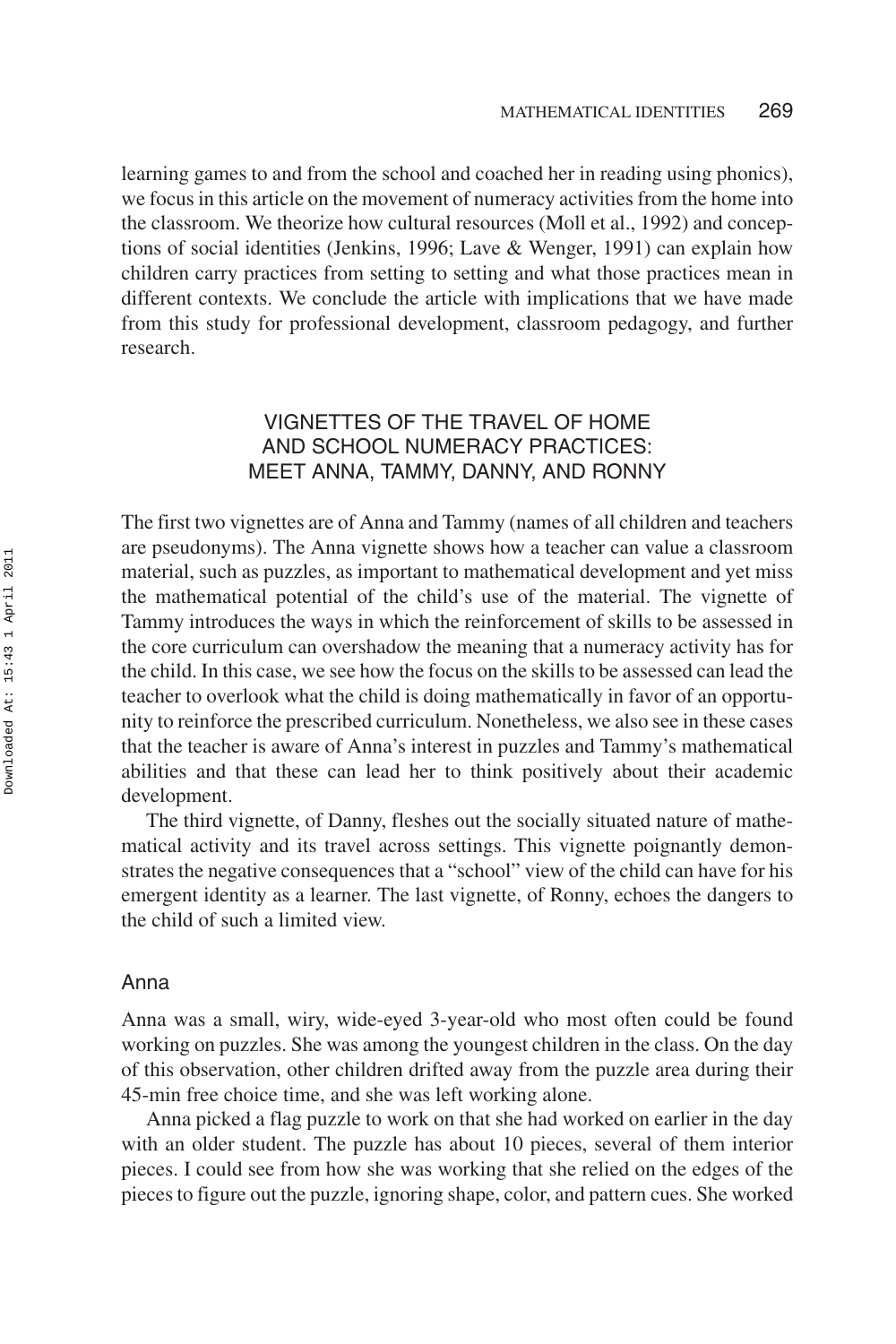steadfastly, trying to match edge to edge, staying with this approach an extraordinarily long time and finally succeeding in fitting all the pieces together. She repeated working on the puzzle several times, still using the strategy of matching edges. As she became more familiar with the puzzle, she put it together faster, presumably using other clues of shape, color, and pattern. I noticed that when she started other puzzles, she proceeded to solve them in much the same way.

The next time I visited the class, I had an opportunity to talk with Anna's father. I commented about Anna's persistence with puzzles and her reliance on matching edges to solve them. Anna's teacher overheard my conversation and remarked that "she [Anna] is always choosing puzzles." Anna's father was not surprised by what either of us tells him and explained that Anna and her siblings play with puzzles at home and that they have a lot of them. He added that their mother always had a 500-piece puzzle going and that "they learned to start with the outer edges from their mother."

#### Tammy

Tammy was 5 years old and would enter kindergarten next year. Both her grandmother and her father worked as aides in her elementary school. Her teachers believed that she was strong academically and socially and encouraged her parents and grandparents to foster her independence. The following observation is one that we made during "calendar time," a 45-min formal instructional period.

Ms. A, the teacher, first asked the children to identify the date (several knew it was February 12) and then to count the days from the first day of the month ending with the 12th. On the calendar, there was a heart marking Valentine's Day on February 14th. Tammy raised her hand and reported when called on that Easter "comes up" after Valentine's Day and described her new Easter bunny costume. Ms. A responded, "I like that, it tells Easter is after Valentine's Day." When Tammy raised her hand again and offered that "there are two more days until Valentine's day," Ms. A continued pointing out that today is before Valentine's Day and Valentine's Day is after today.

One day after school, I walked with Tammy and her father from school to his barbershop, also in the neighborhood. Along the way, he quizzed her to keep her entertained. For instance, he asked, "How many more blocks till we get the shop?" and "What color is the car in front of the shop?"

#### Discussion of Anna and Tammy

The teacher had observed that Anna gravitated toward the puzzle area, but in our conversations with the teacher, she never provided an explanation for this. When we asked Ms. A about materials in the classroom that she believed were connected to learning mathematics, she included puzzles on her list, saying that she thought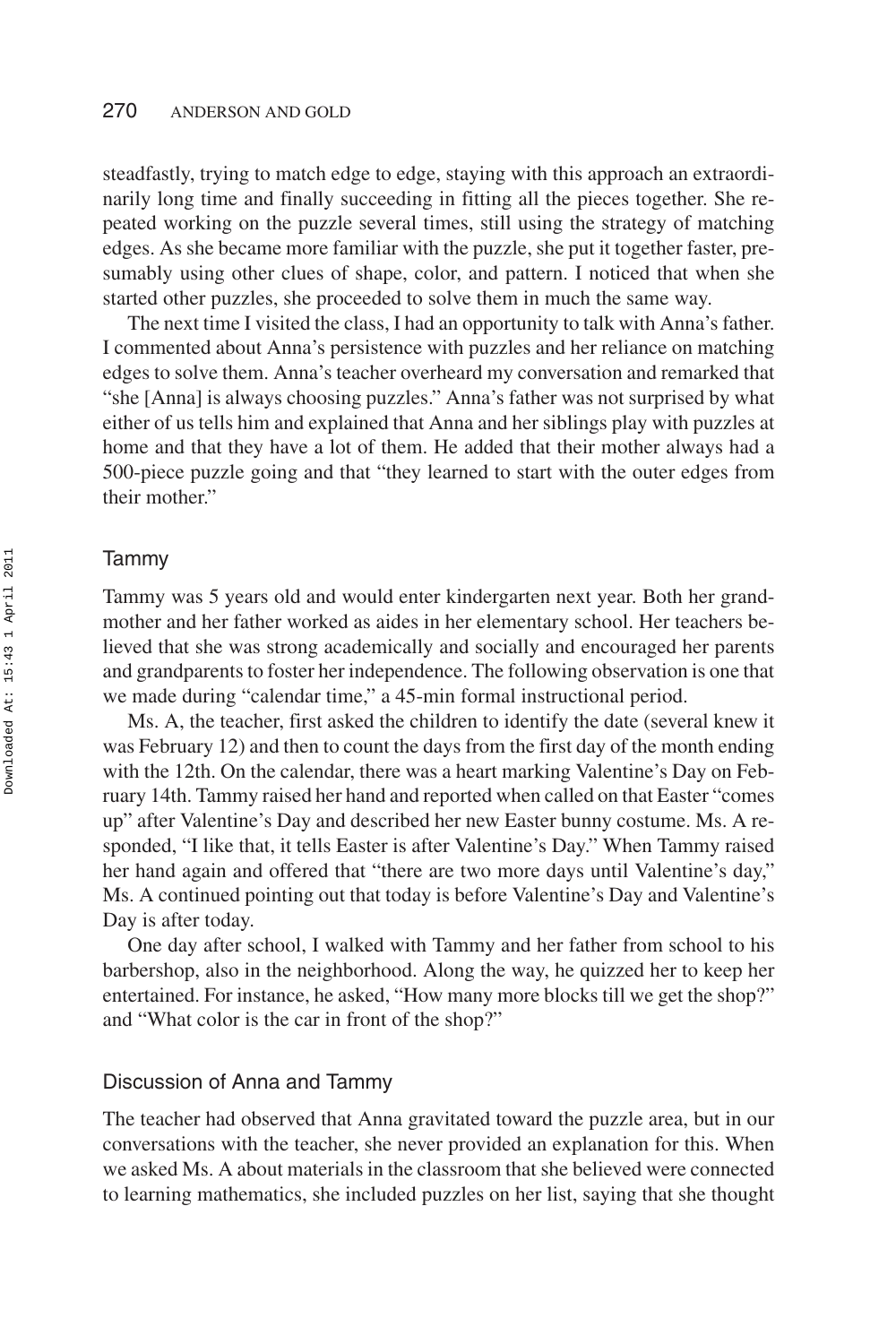they were good "for learning problem-solving." Nonetheless, she was unaware of Anna's use of edges as an initial problem-solving strategy and of Anna's at-home resources that contributed to the development of this strategy and its predominance when solving a puzzle. Although it appeared to the researcher that Anna ignored cues other than the edges, it is possible that she made a choice based on the puzzle at hand. In the months that we observed the classroom, we did not see the teacher engage Anna in building a repertoire of strategies to solve problems of spatial relationship such as those that occur in puzzles.

School texts and workbooks circulate in Tammy's family. Instructional behaviors, such as "quizzing," travel from school to home and back again through her grandmother and father, both of whom worked as classroom aides at the school. Tammy, who has been in preschool since she was 11 months old, was well acquainted with the kind of calendar instruction her teacher was engaging in. Of interest, she appeared to go beyond the teacher's routine questions and was transposing her at-home experience with "how many" questions onto the calendar instructional time. The teacher, however, said she was focused on using Tammy's comments to convey the concepts of before and after, which are part of the Head Start Core Assessment, and either she did not see or chose not to pick up on the mathematical import of Tammy's comment. Nonetheless, the teacher told us in an interview that "I [have] noticed that Tammy can probably add. She does early addition skills. You can say to her, 'how many do I have all together,' and she would be able to tell you."

#### Danny

Danny was a bright-eyed 3-year-old in his first year of Head Start. He had dramatic and changeable moods: He was sometimes energetic and engaged and other times despondent and holding back, in need of comforting. When his teachers were asked to assess him academically and socially, they responded that he was "in the middle range." The vignette about Danny describes three numeracy events that took place one morning in Danny's class: Danny playing the game *Chutes and Ladders*TM (see Figure 1) with one researcher and then with the teacher, and Danny responding to the teacher's request to count the students and adults in the classroom (a day of extremely low attendance). These three events occurred in close proximity, and each sheds light on the others.

Danny was sitting at the small game table when we entered the classroom. I went over to the table and sat, and Danny asked me to play *Chutes and Ladders*TM. Danny got the game and set it up, instructing me on where I should place my marker to start the game. He went first, taking the dial and spinning it, landing on the number 5. Conscious that the children were quite young, I was surprised that the game had progressed this far. Children, in playing with one another in the classroom, rarely got beyond setting up the board and pieces, seeming primarily en-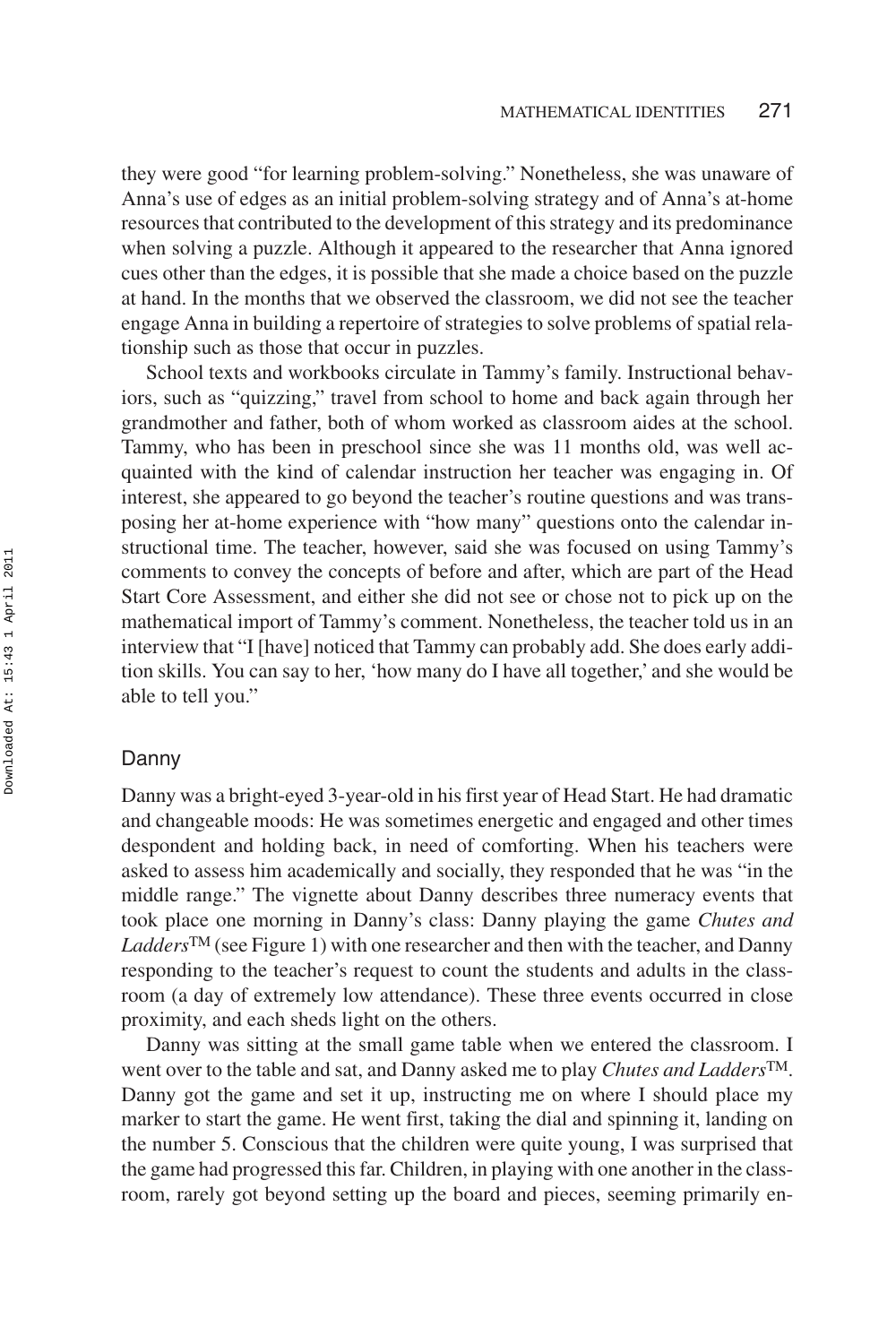

FIGURE 1 An example of the game board for *Chutes and Ladders*TM.

gaged by game boards, pieces, and moving them around arbitrarily. As we began to play, the teacher walked past and commented to me that Danny liked to win, that he would "cheat."

When he moved his marker, he double counted on the first and second spaces, landing on the third space, which has a ladder, so that he advanced. I took my turn, spinning and moving in accordance with the number I landed on the spinner. As the game progressed, Danny continued to be able to identify the numerals on the spinner and moved his marker to land on ladders and avoid chutes, double-counting when necessary.

When Danny was sufficiently ahead of me, and there was no chute nearby, he moved in a one-to-one correspondence with the number he spun. As the game pro-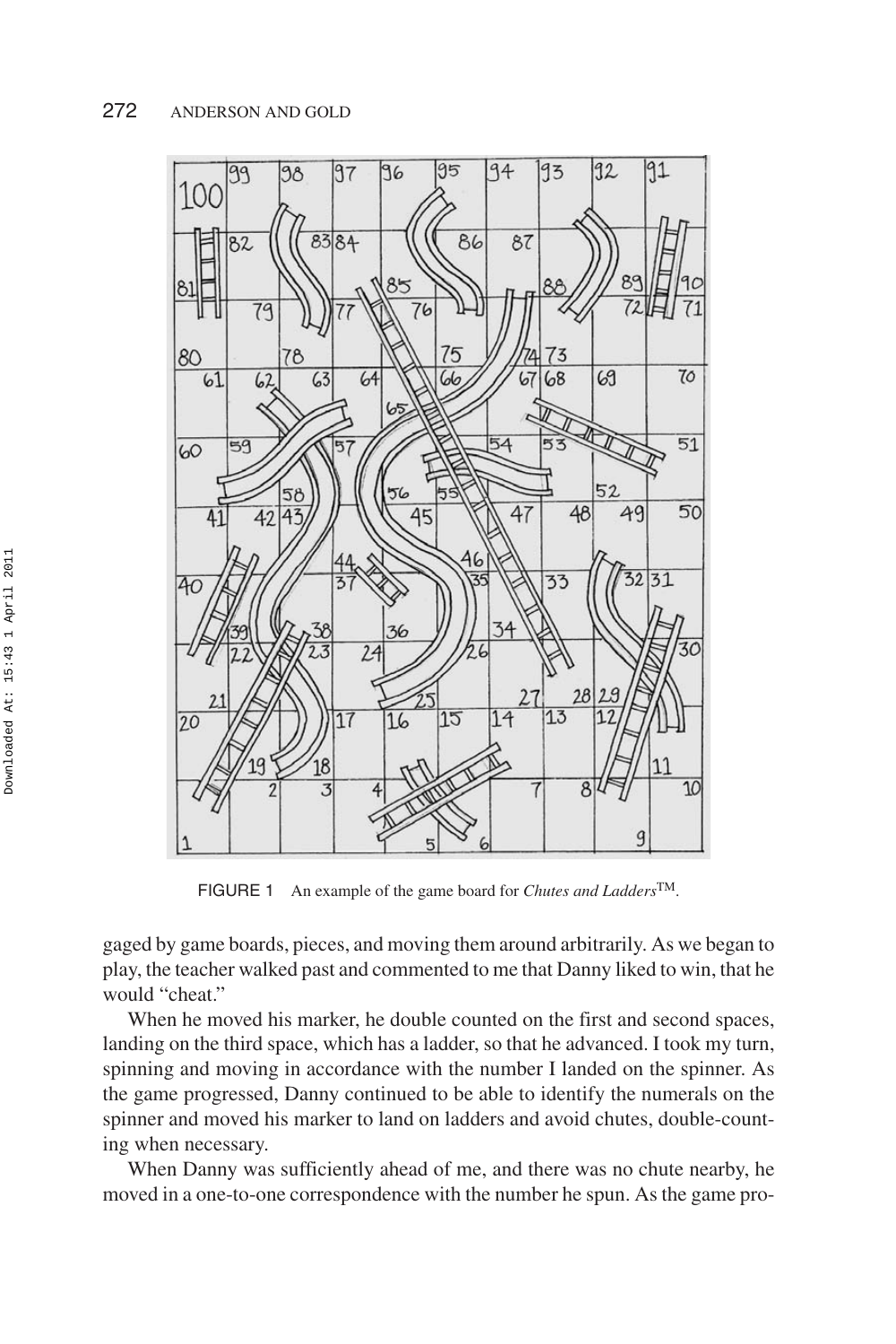gressed and Danny was winning, he stood in front of his seat, dancing a little jig of excitement after each of his moves. He also asked me questions, indicating that he was curious about whether I was familiar with the game. In less than 8 min, the game was over, and Danny had won. I was amazed, given he was 3, that he could roughly follow the rules and adjust them to his advantage.

The teacher came by and asked Danny how many children were in the classroom that day. He walked around and touched each child and counts to three. Then she asked him how many grownups. He went around and counted five, and she asked him to go try again, and this time, touching each as he counted, he counted four. Then she asked how many children and adults. He touched each child and adult as he counted to seven, touching himself last.

The teacher gave him a high five for his good work, mentioning especially that he did not forget to count himself. He then asked her to play *Chutes and Ladders*TM. Instead of the game spinner, he wanted to use a play clock for the spinner, saying it would be "new." The teacher warned Danny, "I won't let you be a 'cheater.'"

Nonetheless, he began by double-counting in a manner similar to that when he played with me, trying to ensure that he ended up on a ladder, but the teacher stopped him and insisted that he count the spaces in one-to-one correspondence with the number he landed on the clock. Throughout the time that they played, the teacher monitored him, placing the emphasis on playing the game according to the rules. After about 10 min, neither had progressed very far, having landed on chutes a number of times, and it was time to clean up and go outdoors. This time, Danny did not do any jigs.

#### Discussion of Danny

We describe Danny playing the game *Chutes and Ladders*TM in two different social contexts, although both occur in his classroom. First, he was playing with the researcher, who allowed the game to be child-directed and was not concerned with whether Danny followed the formal rules. Danny showed confidence and familiarity with *Chutes and Ladders*TM, setting up the game and instructing her about where to put her piece to play. Danny's objective in playing the game was to win, made obvious by his jig of delight after each of his moves that put him ahead in the game. When playing with the researcher, Danny employed strategies that he had developed for winning, which included manipulating his counting to land on symbols (ladders) that advanced him and avoid symbols (chutes) that might set him back and cause him to lose. Watching him "count" made it clear that he was not following a random process but was able to predict how many times he must double-count to either land on a ladder or avoid a chute. It was also clear that he could count in a one-to-one correspondence to the number he spins, as he did that when he was well in advance of the researcher and in no danger of landing on a chute.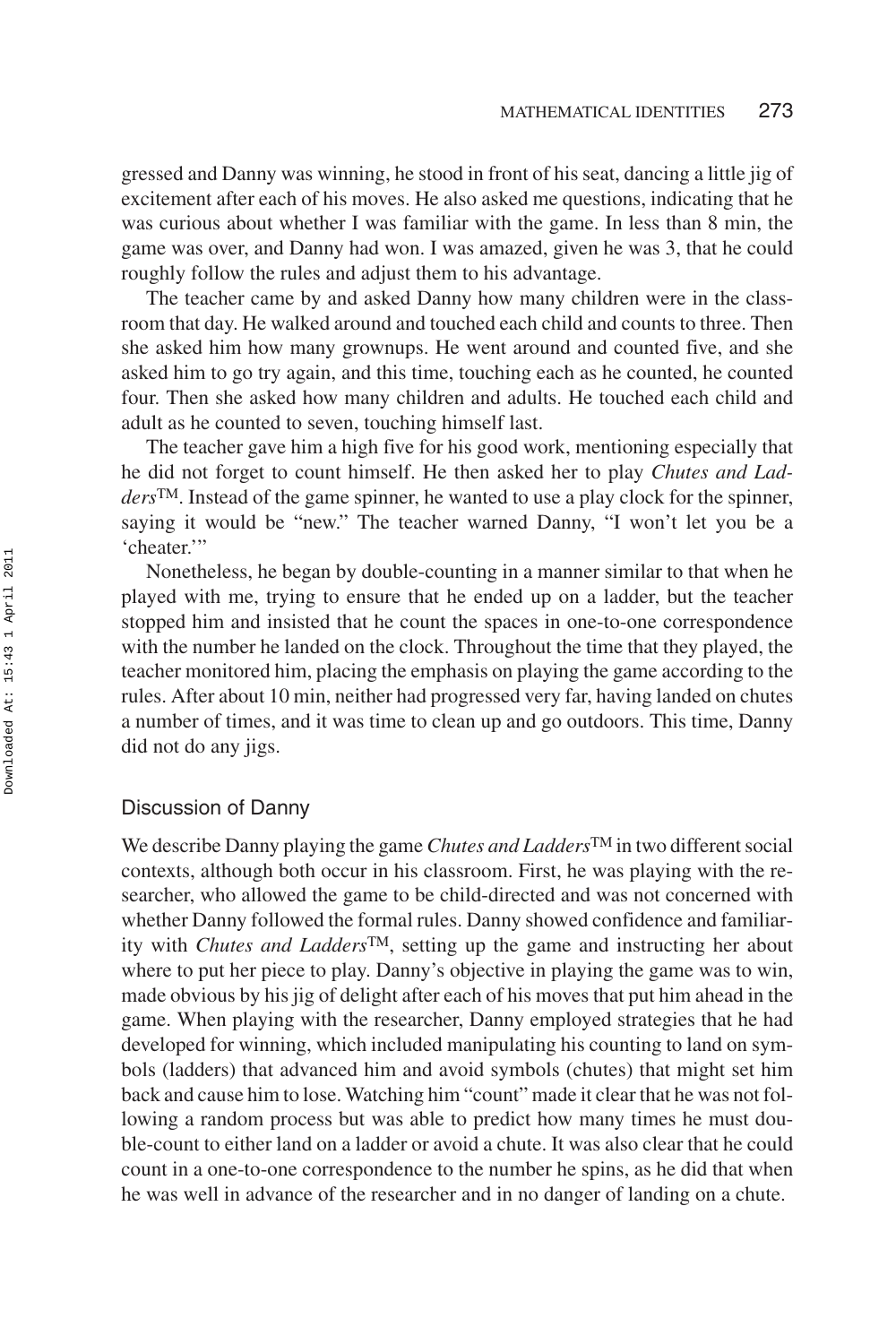It is clear that Danny knew the correspondence between numerals and counting, from the way in which he counted when he was ahead of the researcher and winning the game, his ability to count the children and adults in the class, employing the touch-and-count method familiar to him from counting moves on the game board, and from the coresearcher's interview with his grandmother. Danny's grandmother told us, "Danny counts, he will count everything. Legos® [plastic blocks] is his favorite, but he has 'football men' and he uses the carpets as the 'field.' He sets it up and counts the men." In fact, it appears that Danny can count well beyond the value of the 1 to 12 numerals that are on either the spinner or the clock that he used the second time he played the game.

When Danny played *Chutes and Ladders*TM with his teacher, she directed the play. The teacher's purpose for playing the game differed from Danny's; although he would have liked to play to win, she played to reinforce the value of following rules (i.e., not being a "cheater") and practicing skills such as counting. For her, the game was an academic and behavioral instructional tool. She introduced the imperative of the preschool classroom to socialize children not to "be a cheater." Danny's mathematical capacities in the playing of *Chutes and Ladders*TM with the teacher were effectively invisible at best and negated at worst.

Danny's home had games, and his grandmother described his particular fondness for *Chutes and Ladders*TM. At home, where the game was played for pleasure, Danny's objective of winning was permitted to override a requirement to follow the rules of the game. In a home visit, the researcher asked his grandmother about games, and she responded that *Chutes and Ladders*TM is his favorite. His grandmother commented: "He cheats. He has something where he has to win [even though] I tell him he has to lose sometimes … . He is very smart, but he has to win." We presume, therefore, that Danny developed his strategies for winning—which involve quantitative manipulation—at home.

Although conceived of as "cheating" by the teacher and the grandmother, cheating had different meanings for each. For the teacher, teaching was a sociomoral issue. She warned Danny about being a cheater, and she regulated his play during her game with him, thus extinguishing his double-counting in his school play of this game. For the grandmother, Danny's cheating at *Chutes and Ladders*TM "to win" was coupled with "he is very smart." His cheating, therefore, was connected more with intelligence than with moral turpitude. At home, Danny was a child using intelligence and math skill to win. At school, Danny was a present and future student who needed to be morally instructed to be compliant with rules and regulations.

During a parent–teacher conference that the researcher attended, the researcher contributed her observations of Danny's double-counting while playing the game with her. The teacher said, "I never saw that." The researcher, teacher, and grandmother proceeded to discuss how Danny seemed to play the game differently with each of them. Danny's teacher was open to the new information about his mathe-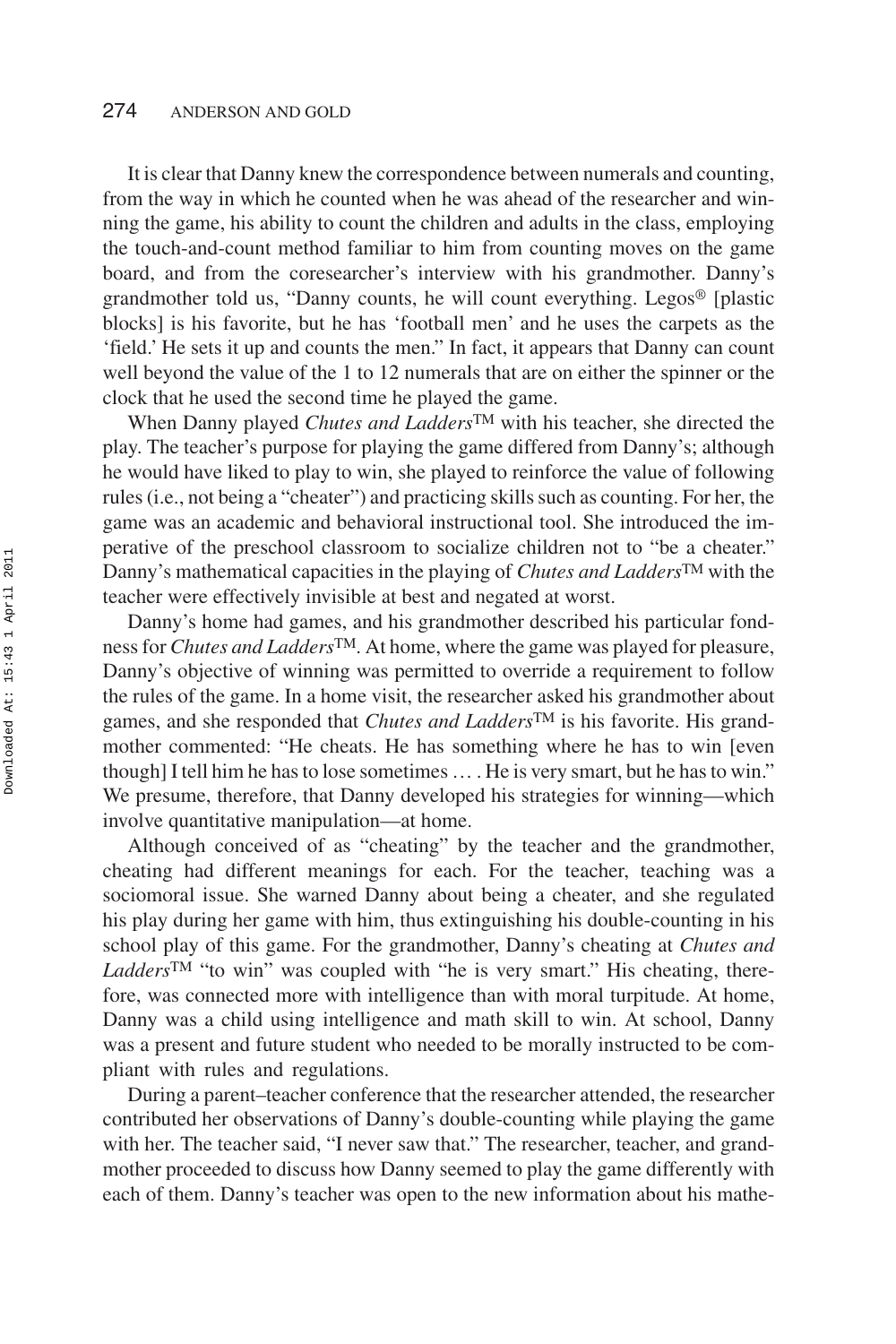matical practices, and her curiosity was piqued. This was also true about observations of other children and their mathematical practices that we saw and shared with her. She was genuinely interested and felt our research was helping her to learn about the children.

#### Ronny

Ronny was an energetic 4-year-old who entered Head Start with previous preschool experience. He was perceived as disruptive, and often his responses to teachers or other children were considered inappropriate. Consequently, he was often separated from the other children. The teachers, with his mother's approval, had arranged for his participation in a program for children with developmental delays. Ronny was to go into kindergarten the following year; his teachers were concerned about his academic future as well as his behaviors.

Ronny frequently spent long stretches at the classroom computer playing during the 45-min free-choice period. He was familiar with the visual cues of computer games, and he was able to manipulate the mouse in response to the cues. The teacher commented to a researcher that she believed that Ronny was so often attracted to the computer because it offered the same gratification that watching TV at home gave him. She believed that Ronny was as difficult for his mother to handle as he was for her (the teacher) and that his mother used the TV as a "babysitter" to get time off for herself.

Ronny's mother, who characterized herself as wanting her son to have a good foundation in mathematics because it was an area in which she "fell down," explained Ronny's interest in the computer from her perspective. When she went to pick up Ronny at school, the teacher usually talked to her about his behavior, and she told us that she did not really understand what instruction her son was receiving on a daily basis. "He'll tell me that he worked on the computer or he drew a picture in school. He'll say, 'I played on the computer and read *Caps for Sale*.' He'll repeat the story and will tell me the numbers in the story like '50 cents a cap.'" At home, Ronny's mother provided him with a computer as well as flash cards and games, similar to her own early mathematical learning experiences. She did this to compensate for what she thought he might not be receiving in school. She had learned through using these materials with him that he preferred the computer to the numeric flash cards and math board games. She thought that the interactive features provided Ronny with verbal and visual feedback that stimulated his desire to do more and allowed him to concentrate for longer periods of time:

[He likes] computer games and different programs. I've noticed that card games don't hold his attention. He doesn't sit through puzzles, but computers give him feedback and it's more exciting for him. He has an 'Author' [program] that helps him rec-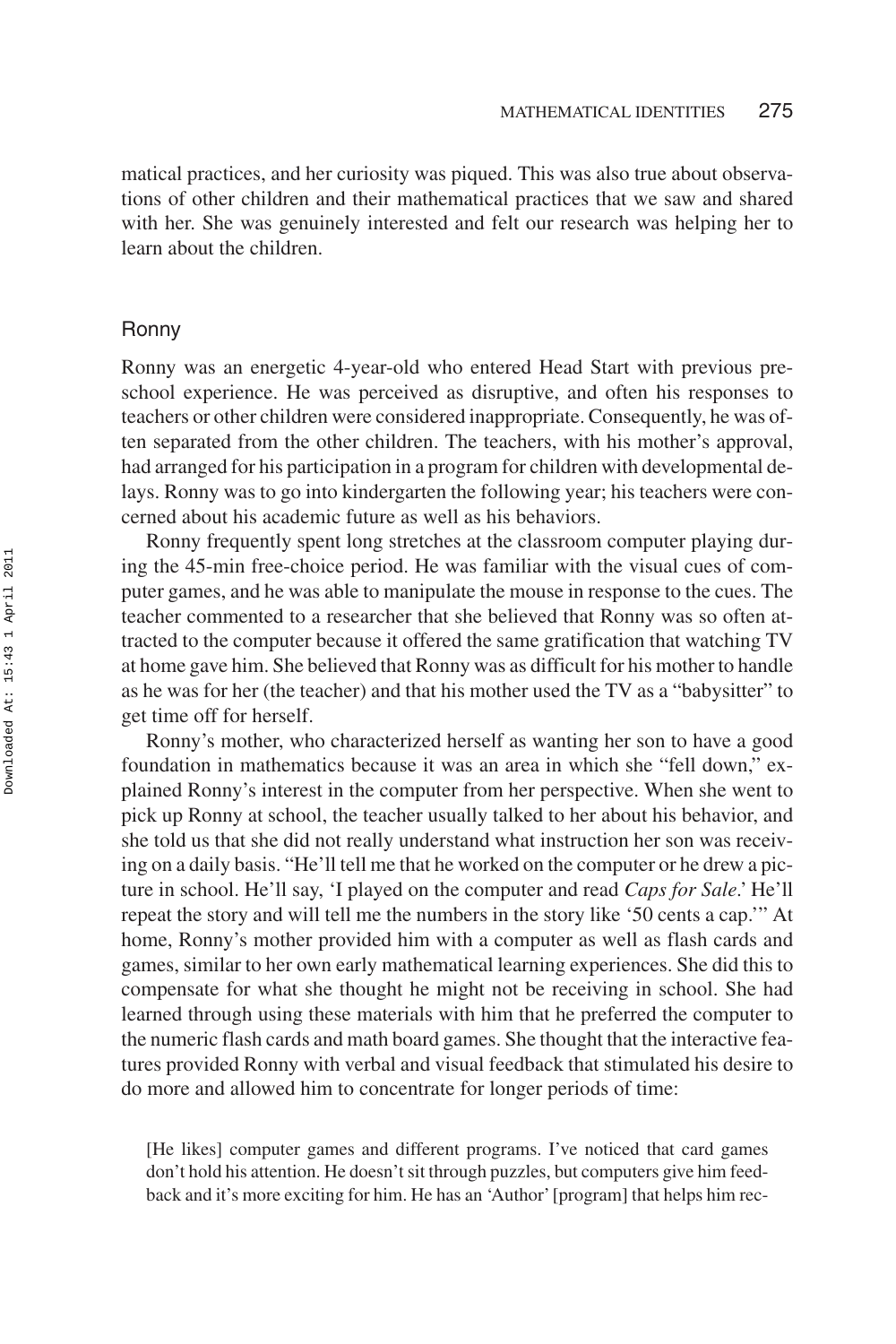ognize shapes like circles. He'll sit and concentrate on that because he wants to do the activities.

#### Discussion of Ronny

Ronny's story stresses the fragility of young children's emergent identities as students and learners. While Danny was being labeled a "cheater," Ronny was a "behavioral" problem. As with Danny, the teacher's interpretation of Ronny's behavior was masking his mathematical interests. Assumptions about Ronny's family life compounded the problem, contributing to the teacher's negative assessment of him and his home life. For Danny and for Ronny—as for too many young African American males—a "rocky" start in school can be devastating, closing off possible selves as effective users of mathematical knowledge and skills. Seeking the perspectives of parents and other caregivers who have observed the child as a learner in the context of the home, however, could be a way of interrupting such negative consequences, as we discuss later in this article.

In the next section, we theorize the travel of cultural resources into school contexts where pedagogical imperatives, teacher stances, and student practice interact to constitute social identities and mathematical learning.

## THE TRAVEL OF CULTURAL RESOURCES

We can use these vignettes to conceptualize how mathematical practice, as cultural capital or resources, travels within and across contexts. Drawing on Bourdieu (1999), Lamont and Lareau (1988), Swartz (1997), and Lewis (2003), *cultural capital* is understood here to be those dispositions that are learned through sociocultural practice and include broad sets of knowledge, skills, and behaviors evoked in particular settings. According to Lewis,

All students have acquired in their home and neighborhood lives important cultural resources, which serve as valuable assets in those settings. Problems arise when students enter new fields—for example, school—where these skills and knowledge sets are not rewarded. (p. 170)

We further conceptualize how cultural practices interact with contexts to constitute social identities. In the cases we present, evolving social identities may or may not represent the child's fullest, most capable, or most academically relevant identity.

*Habitus* is the word that Bourdieu uses as a particular aspect of cultural capital to describe systems of structured, structuring dispositions. Habitus organizes and generates practices that can be adapted to desired outcomes. For example, the game of *Chutes and Ladders*TM is structured in a particular way in Danny's home,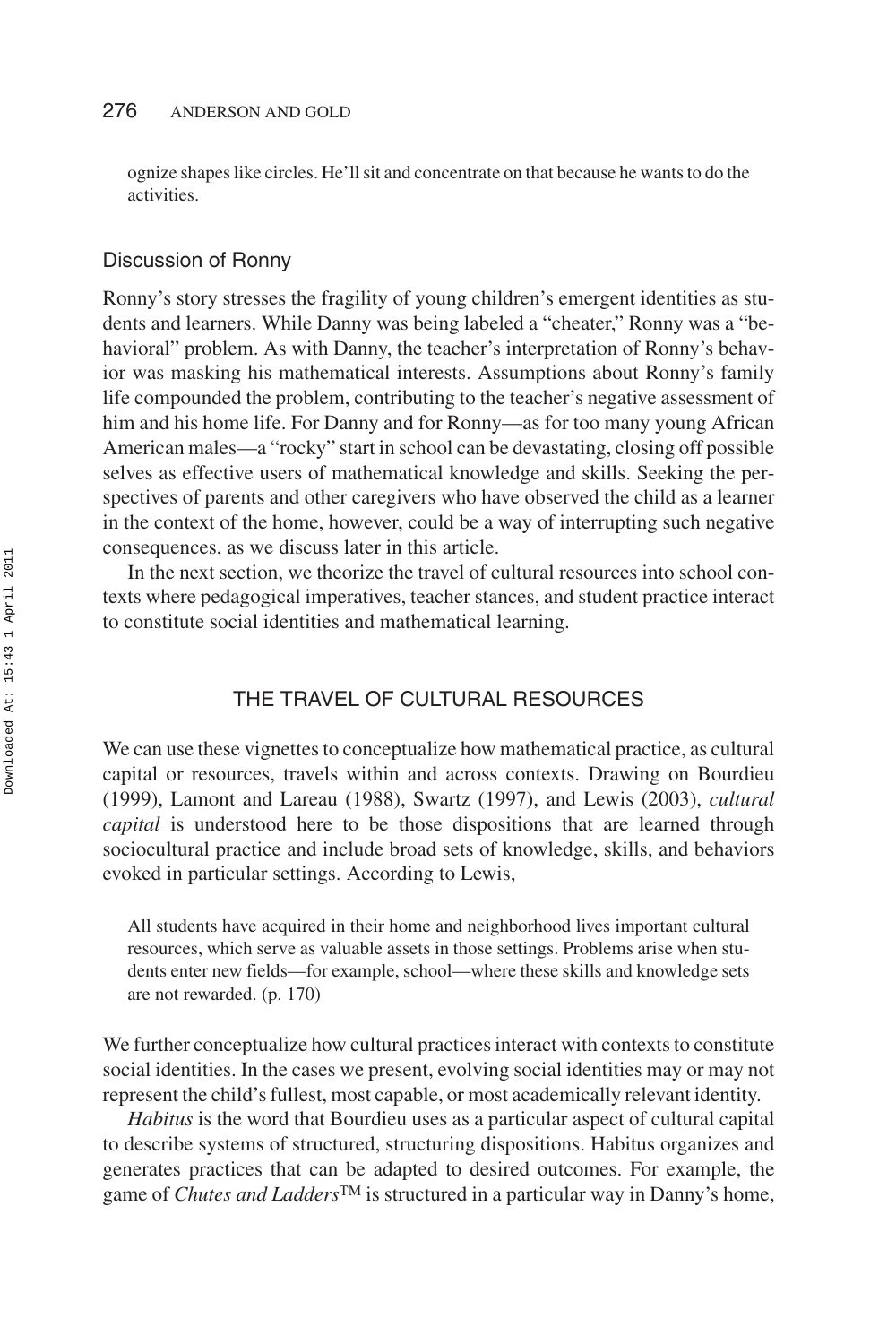through regular practice to win, and, in turn, structures how Danny is disposed to play in the classroom with the researcher, an adult who is not the teacher. Bourdieu suggests that cultural capital may be more important than effort or so-called individual intelligence for school success (Bourdieu & Passeron, 1990). For Anna and Tammy, puzzle strategies and seeing the gap between today and Valentine's Day are formed through social interactions at home. Although not directly or fully valued academically by the teacher, the habitus of Anna and Tammy informs classroom performance in ways that enhance the teacher's perceptions of them and their identities as learners. Anna and Tammy's classroom performances map onto the mathematics competencies that the teacher, Ms. A, listed during an interview, which correlate with the Core Assessment and her goal to ready them for kindergarten. In addition, Ms. A found Anna to be a "calm child" who has "a lot of patience for everything."

Ms. A found the children to have classroom activity preferences, although "for the most part they are well-rounded." She noted when children chose activities outside of their gender roles, such as when Ronny tenderly carries a baby doll around and the girls chose blocks and Legos®. Yet, conflict emerged in her interview:

I'd like them to choose what they'd like to do. I don't want to force them, but if it's something that I feel they need to do, I might encourage them. Even with Danny it got to the point where I said, "no, you can't go there." Not that I'm choosing where he's going. I'm choosing where he's not going. (Interview, 4/24/02)

We suspect that students' activity choices are also aspects of habitus that contribute (or do not) to readying children for kindergarten.

For Danny, however, habitus includes the practice of double-counting to win, as well as doing a jig at the joy of winning. Although successfully double-counting to win and Danny's jig appear to be separate activities, for Danny, these are imbricated aspects of playing the game. He enacts them spontaneously, perhaps without "consciousness or will" (Bourdieu, 1999, p. 112), when the social conditions evoke them. Successful double-counting evokes a jig; both are aspects of the whole social system, or habitus, of playing *Chutes and Ladders*TM. The teacher does not see double-counting and the jig as mathematical practice, nor do these conjoined social practices enhance his academic identity. When she spoke of Danny in an interview, she referenced him as a young, "middle-range" child, who liked to play with Legos® and board games. Ms. A seemed to interpret Danny's preference for Legos® and board games as a problem to be controlled. She stated, "Danny, I won't let him go into the blocks or Legos®. I have to put my foot down because I told him there are other things in the classroom he can do." Similarly, she interprets Ronny's interest in computers as nonacademic and reinforces her perception of him as a disruptive child whose mother may have used TV entertain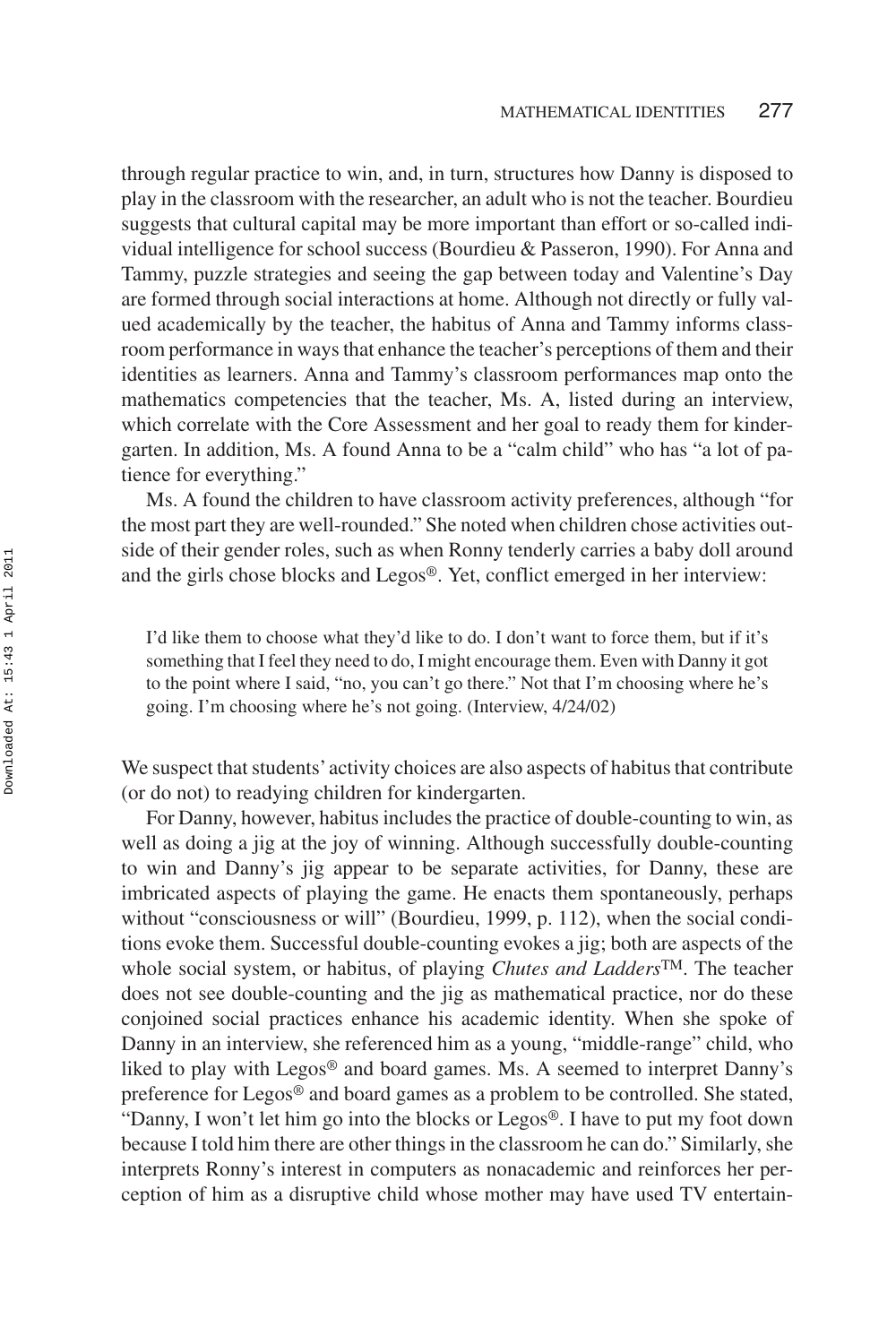ment as a babysitter. In an interview, she stated, "I think it's like TV for him," and Ms. B followed with, "His mom doesn't bother him because it's her quiet time."

Anna, Tammy, Danny, and Ronny have brought home practices into the classroom when they were signaled by classroom materials and situations. Although some theorists have challenged the decontextualized notions of transfer theory as inadequate in explaining knowledge that is clearly located in situated experiences (Lave, 1988; Lerman, 2000), Lerman suggested that "learning to 'transfer' knowledge across practices is the practice" (p. 26) of mathematical knowledge. In other words, actually carrying a strategy learned in one setting across sites constitutes another practice—that of transfer, or travel, or switching, or syncretizing, or whatever the preferred metaphor might be. The knowledge, skill, and practice are carried across sites, and children are disposed to such practices when cued within a situation, as in the cases of Anna solving puzzles, Tammy calculating, Danny playing *Chutes and Ladders*TM with an adult who is not his teacher, and Ronny using computers. These children are mathematically skilled, and, in carrying their skills into school, they are additionally skilled.

Travel is a useful metaphor for emphasizing the movement of the practices of mathematical knowledge. In theorizing how knowledge and practices move across the sites of "home" and school, "travel" allows us to see across sites (Street, 1997) and into mathematics enacted in practice: in homes, neighborhoods, and classrooms.

Children travel across spaces, but they do not travel alone, nor do they travel unencumbered. They have voices in their heads, as Bakhtin (1986) showed us, and they carry habits, attitudes, and social identities along with them. Sometimes, they check those voices, habits, attitudes, and identities at the door. Often, the impermeability of the classroom teaches them to do so. In the earliest years of schooling, when games and blocks and social development count as learning, the child may be less apt to check nonschool knowledge at the door. But we can see in these vignettes that, even in preschool, there are curricular imperatives and pedagogical stances that neither encourage children's use of home numeracies nor harness them for further learning.

## THE CONSTITUTION OF IDENTITIES

When Danny played as if he was at home when he was at school, Bourdieu (1999) might explain this as an example of how "a present past [Danny's double-counting to win and his jig] … tends to perpetuate itself into the future by reactivation in similarly structured practices [playing with an adult who is not the teacher]" (p. 109). When playing *Chutes and Ladders*TM in school was structured more like it was played at home—where winning was the goal in playing against an adult who was not the teacher—Danny brought his double-counting strategy, and his jig, into the game. He was disposed to practice double-counting and dancing. When he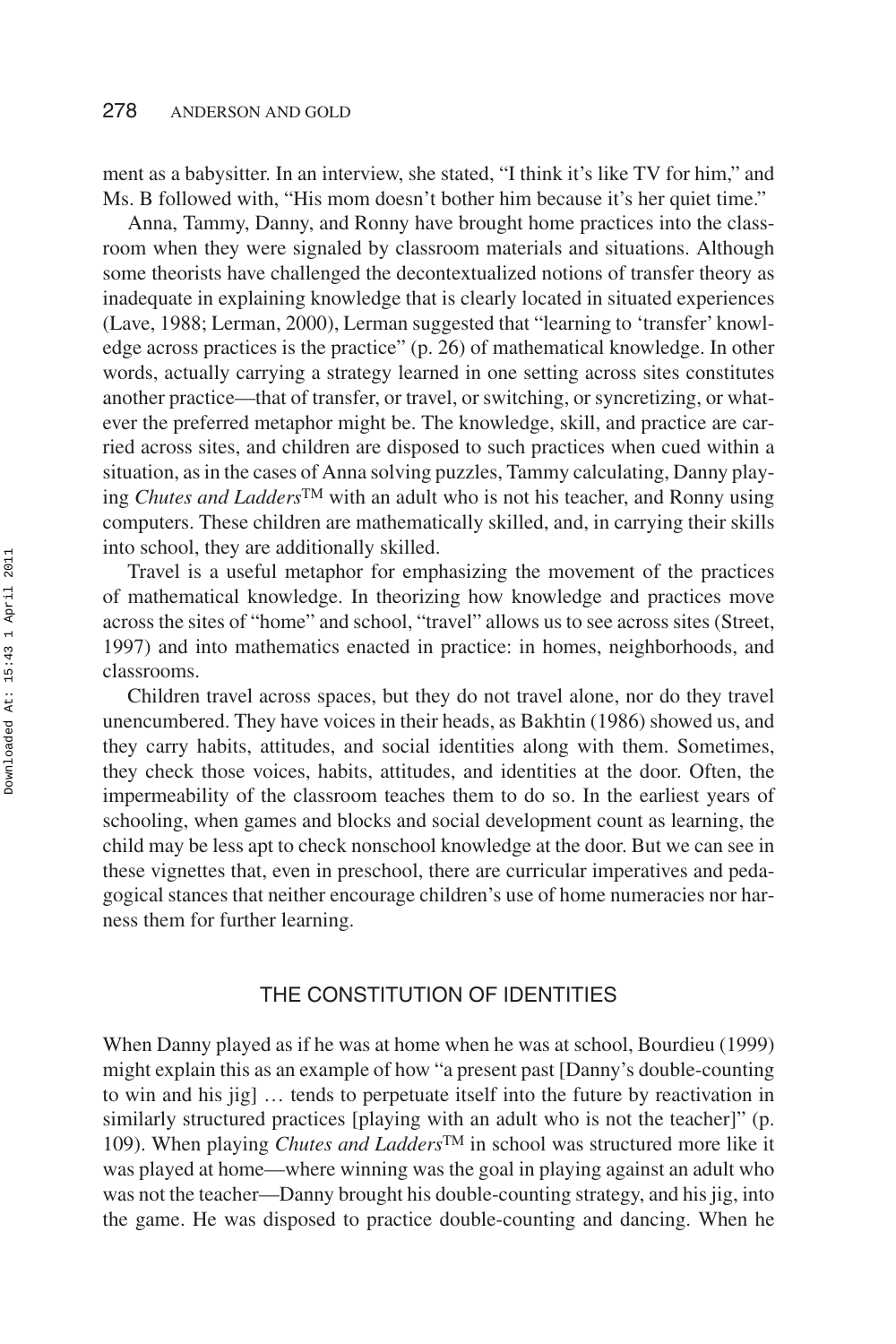played with the teacher, she introduced the preschool imperatives of socializing students to follow rules and "not be a cheater." Thus, Danny, through introduction of his home practices, gained an identity of being a "cheater."

For his grandmother, when Danny cheated at *Chutes and Ladders*TM "to win," it was coupled with "he is very smart." His cheating at home, therefore, was connected with intelligence and the goal of winning, which constituted Danny as intelligent and competitive. For the teacher, cheating was a sociomoral issue. She warned Danny and, while she and Danny played the game, she monitored his play, insisting on one-to-one number correspondence and that he follow the *Chutes and Ladders*TM path correctly. The teacher, situated in the imperatives of the curriculum, interpreted double-counting morally rather than mathematically and neglected to think of it as a cultural (and mathematical) resource for Danny, until the researcher brought it up. When she was made aware of Danny's double-counting as mathematical activity by the researcher, however, she found this interesting and was able to see her own practice, and Danny, in a new way.

Lave and Wenger (1991) reminded us that one way of looking at learning is as a social activity in which one is more or less a legitimate peripheral participant in a kind of apprenticeship to the contexts and people in which one is immersed. Danny, who already is a mathematician outside of school, needs to be a legitimate peripheral participant in becoming a mathematician in school, a newcomer to formal mathematics learning, and how to "do" school. Because "learning and a sense of identity are inseparable: they are aspects of the same phenomenon" (p. 115), it is important thatDannybeseenasacompetentuserofmathematicsinadditiontoorinsteadofbeing seen as a "cheater." Although it is appropriate that children be socialized to play by the rules as they become legitimate game players and community members, it is important to understand the developmental aspects of rule-governed behavior in children. In addition, we suggest that it may be just as important for Danny's identity as a mathematician to be socialized in school as it is for his behavior.

How we as educators understand the practices and strategies that children bring to school has consequences for them, perhaps more so for African American males such as Ronny and Danny, implicitly and too stereotypically constituted as "cheaters" and passive TV watchers. We can, instead, use these vignettes to imagine "possible selves" or identities for the children, to see them in what Bruner termed the *subjunctive mode of human possibilities* (Bruner, 1986, p. 26). We would like to imagine a context for learning math that would draw home and school knowledge, as well as discourses and habits (i.e., habitus), together as capital. We would like to keep possible futures for Danny and others dynamic and in play and to foster effective mathematical practices and a broad range of dispositions.

In the next section, we address classroom contexts that might be permeable to cultural resources and the types of professional development that have the potential to develop observational skills for teachers, as well as their ability to create pedagogy that harnesses children's cultural capital.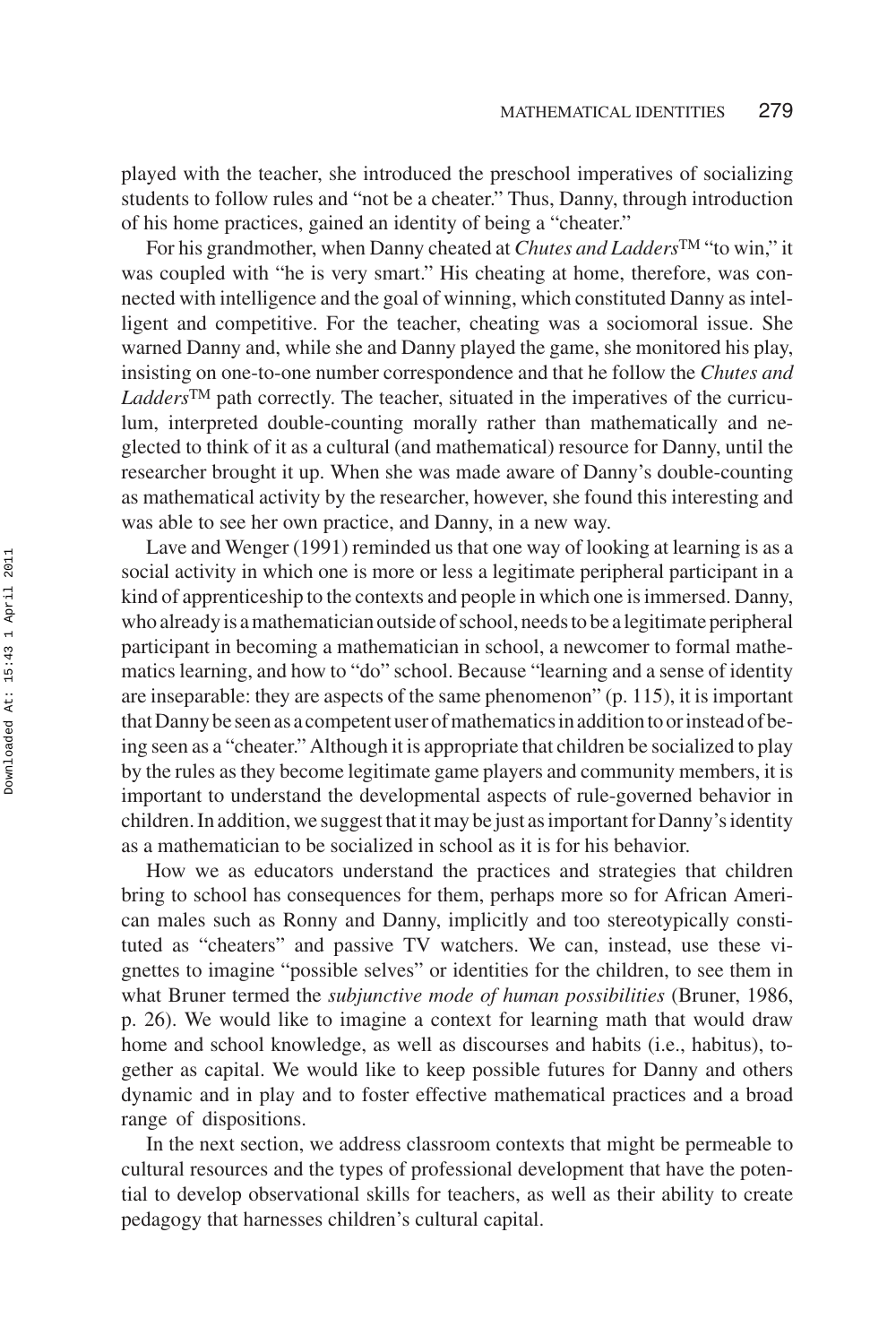## PRAXIS

In the fall of 2002 and the spring of 2003, we discussed our study and findings with several diverse teacher audiences (African American, White, and Latino) and central office administrators. Although our original intention in sharing the vignettes was to enrich our interpretation with the help of practitioners, we found that using the vignettes as source material for professional development can lead to provocative discussions and new possibilities for classroom practice. We found that teachers did not speak in one voice; we believe the tensions raised by their differing interpretations can stimulate new possibilities for understanding students and their competence in mathematics and for teacher discourse about low-income, often minority, urban families. What we heard has convinced us that vignettes of this type hold promise for changing teachers' stances toward urban children and suggest that more is needed to provide teachers with the skills to know, value, and harness the numeracy practices that children bring from home to school.

In this section, we share some of the responses of teachers and administrators. We focus on discussions of the Danny vignette, because it was the most provocative of the four cases for teachers and to illustrate the differing perspectives that emerged. Specifically, our practitioner audiences shared thoughts on Danny's preparation for success in school and in the future more generally, and they made judgments about his caregiver's approach to raising and instructing Danny.

Almost all of the teachers' responses to the Danny vignette focused on the "unsocial" and "unschooled" aspects of his game-playing. Some teachers worried that 3-year-old Danny was not well-socialized. One teacher's comment went so far as to allude to future criminal activity if his behavior persisted. The socialization imperatives of preschool overrode teachers' focus on mathematics, with typical comments such as, "He has to win all the time. He has to learn you can't win all the time. There are rules. Things are set up certain ways for a reason; he should be taught that right from the start." On the other hand, a small number of practitioners praised Danny's game-playing as showing intelligence and creativity. One of the teachers remarked, "The child is clever. He knew he had to do certain things to win … . He has number recognition and good problem-solving strategies. He could explain how to win the game [which shows] he can sequence verbally."

Teachers also worried that Danny's failure to follow the rules of the game predicted his future failure in the district's newly mandated Everyday Math curriculum, because it depends on cooperative group-work. Others thought he would love Everyday Math, because "he has a good number sense: he liked to manipulate. He will love Everyday Math; he will get to roll the dice."

Although several teachers were positive about the caregivers' efforts to engage Danny in school-like activities and games at home from which he could learn, the majority of teachers were critical of the manner in which his caregivers provided instruction. They also tended to blame the caregivers for deficiencies in socializing the child while involved in these activities. Some teachers believed that the care-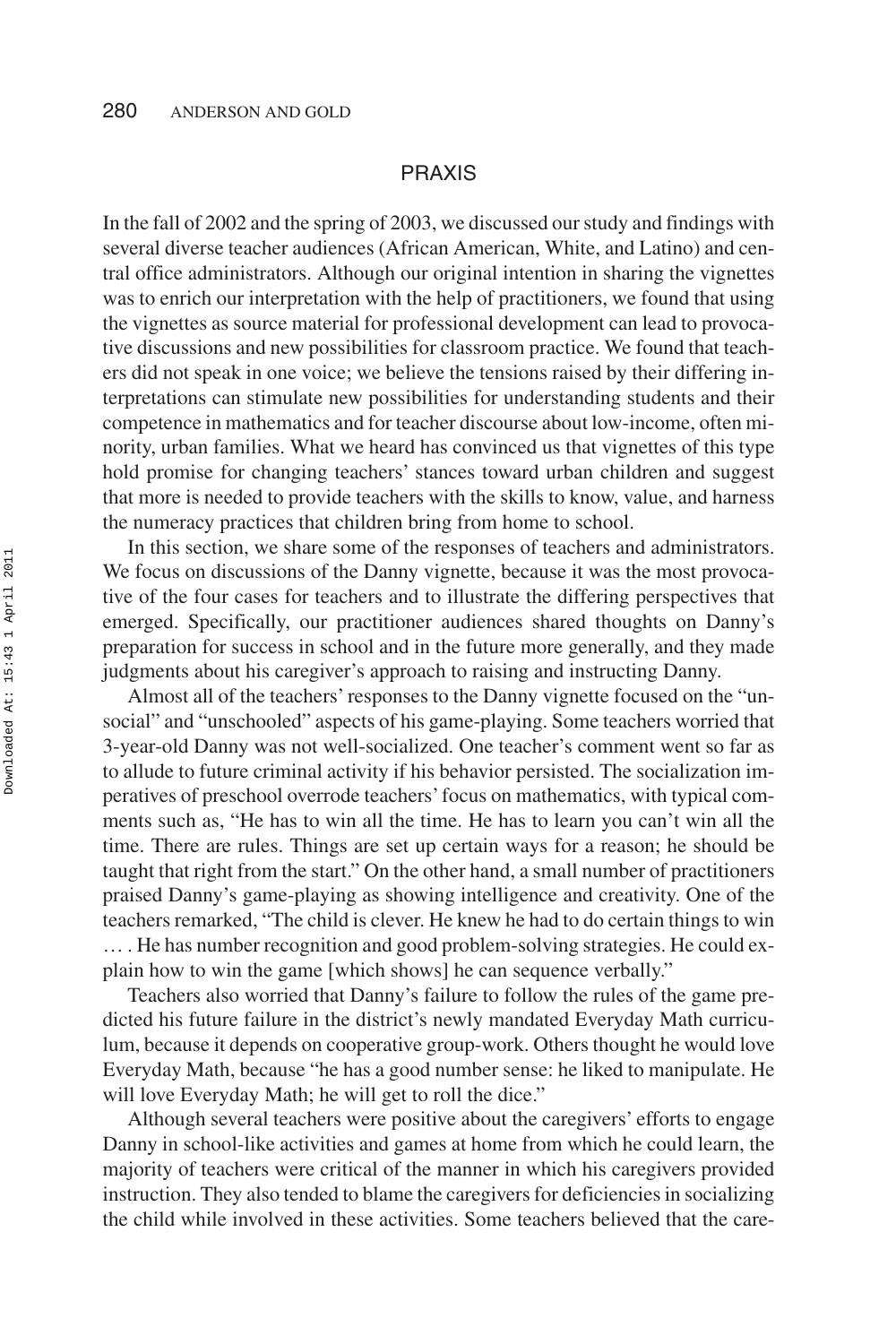givers' failure to instruct children to "follow directions" makes their jobs more difficult. They stated the following: "I wonder if his parents go by the guidelines and have him follow directions. He should learn that events lead up to things; there are rules." "The parent/caretaker deal(s) with the child on one level and forget(s) he is one of many in school. It's important for him to follow the rules." In addition, in the case of Danny, some teachers spoke of the caregiver's limited knowledge of the facets of the game that strengthen mathematical thinking, presuming that she only saw the game as recreational: "There's not a connection to the grandmother's numeracy math understanding [of the game]. It's limited to what else is understood, more than numbers and counting. [It] reflects her understanding of what math is." A minority of the teachers and administrators did not worry about the child's future success because they found his behavior "on par" with other children his age: "Home and school (both) are teaching him the right way to do things. Kids are egocentric and want to win. He is a good thinker." "[What stood out to me was] how competitive kids are at this age. How he wanted to stand out."

The sessions with educators demonstrated to us that classroom teachers often believe that children's learning experiences at home should reinforce and reflect school practices. Teachers primarily viewed learning at home through a school lens, with the result that they saw only academic purposes for at-home activities, and the potential value of the home practices were overlooked. When this occurs, teachers view the home as deficient, and they miss opportunities to work with parents, and with home numeracy knowledge, to build connections between mathematics at home and at school. These sessions also showed, however, that when teachers have opportunities to reflect on children's home and school math, alternative points of view emerge that begin to challenge otherwise taken-for-granted, stereotypical assumptions about at-home learning and families.

These professional development sessions are the ones that we found most promising for growth and practice. For example, despite the discomfort that we anticipated the vignettes might generate for the focal teacher, she e-mailed us to say, "Thank you for doing this study … it has already helped me to become a better teacher through evaluating myself and making changes." She told us that Ronny's mother's reflection on why Ronny gravitated toward computers was a reminder that her (the teacher's) knowledge about the use of computers as a learning tool in the preschool classroom was limited, especially its potential with learners like Ronny, who are not amenable to the usual preschool stock of approaches to learning. One year later, she described small changes that she was making in her practice, including clearer, more explicit communication during home visits with the children's parents. She created a list of 30 things that "encourages" parents to do at-home support of the children to prepare for kindergarten. Ms. A shared that

Analyzing my own beliefs about teaching and parent/teacher communication, I guess I always thought that if parents cared or wanted to know these things they would ask. Now I think that most parents are probably not going to ask, but that doesn't mean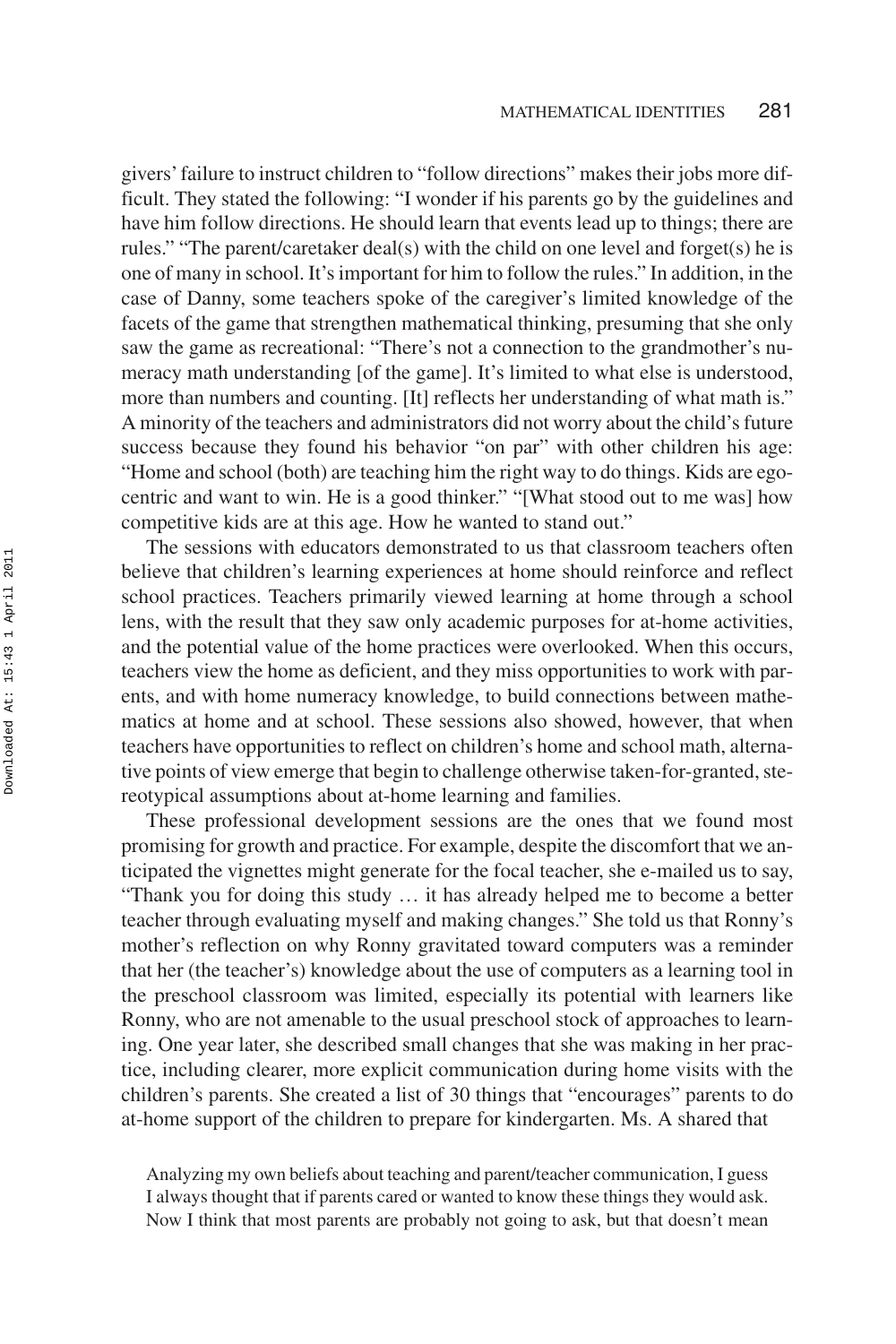that they don't care or don't want to know, maybe it's just that they don't know how to ask … I need to take it upon myself to let my parents know. (e-mail of 10/17/02)

In addition, she stated that

I don't think I ever looked at computers in an interactive way, like Ronny's mother described it, and I assumed that the computer provided Ronny with the same stimulation that a TV does. However, I do know that computers give children immediate feedback that 3–5 year olds need. (e-mail of 10/17/02)

We see Ms. A's ability to learn from and communicate with parents as an important step in the direction of opening the classroom to children's home knowledge. The principal of the school, who strongly supported this research, believed the process of faculty reflection on vignettes such as these reinforced a culture of teachers' learning from their practice—a culture that he is trying to develop in his school within a larger district climate that is increasingly regulated and assessment driven.

#### CONCLUDING THOUGHTS

This pilot study supports two of our initial theses: (a) there is much to be learned from the influence of complex social effects on children's mathematical achievement (or underachievement), and (b) information about these influences can be obtained through gathering data in natural settings using ethnographic methods. Our data suggest that mathematics achievement, or underachievement, has its roots in early schooling and is shaped by complex social factors, often unobserved, that cannot be summed up through simple categories of race, class, or socioeconomics. Nor can these complex social factors be accounted for in achievement data. Parents are often in the position of bridging sites for children. They buy workbooks, computer programs, and other school-like materials for imparting school knowledge to their children. Many provide time, space, and support for homework. They do not question the travel of school activity into the home. The hegemony of schooling requires that the home be permeable to schooling for success to be obtained for their children.

Yet, as we have shown, the social practices (i.e., habitus) of the home often shape the use of school-like materials. Even in the preschool Head Start classroom, where mainstream childhood games and materials abound, the skills and knowledge the children bring into the classroom is highly regulated. Although children can put puzzles together, count on a calendar, play *Chutes and Ladders*TM, and use computers, the school lens too often shapes the interpretations of the teacher, affecting the teacher's view of the child's social identity, including the child's academic and behavioral promise. Although Danny can play *Chutes and Ladders*TM in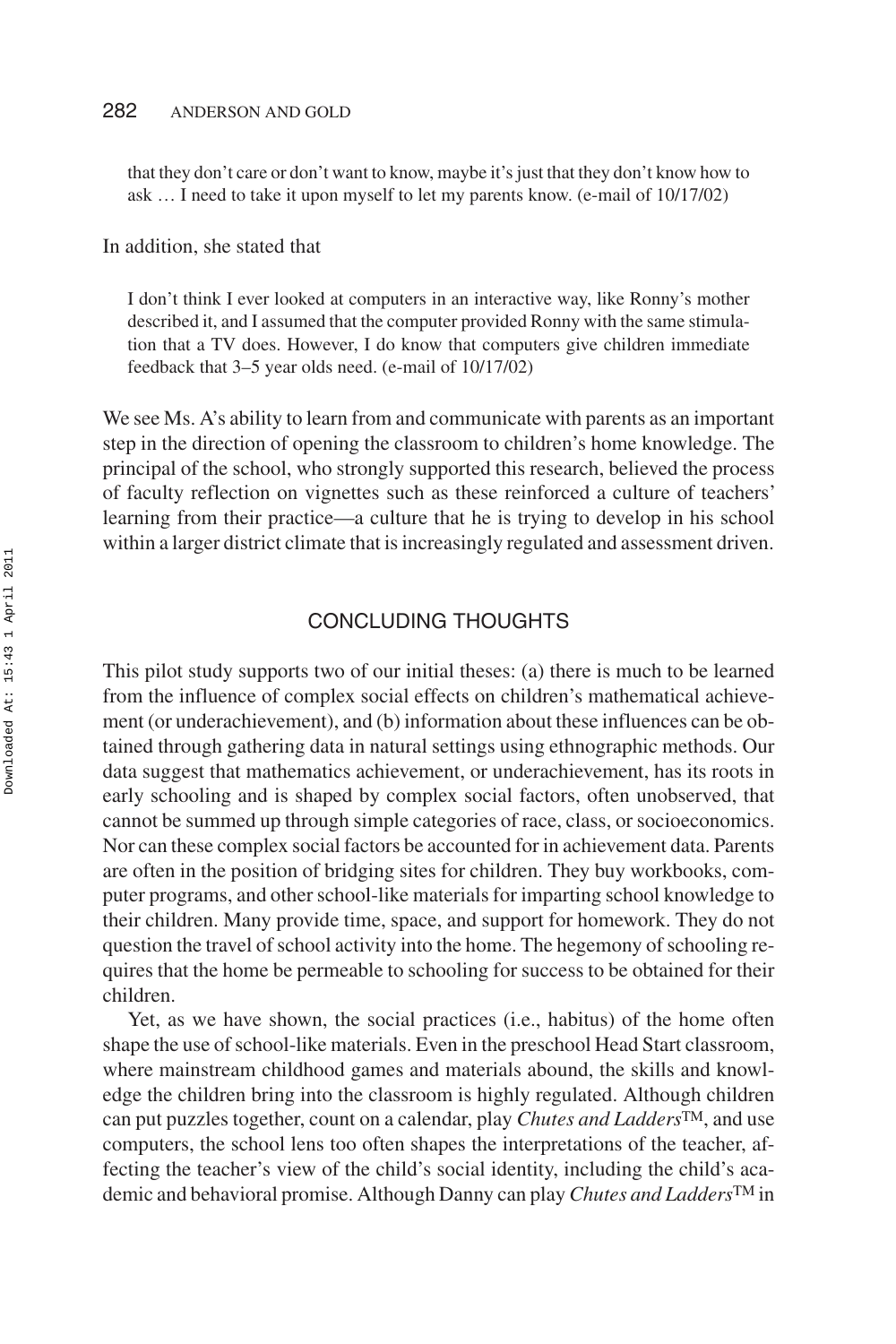school, which is his favorite game from home, he cannot play the game with the teacher the same way that he plays it at home. Thus, the teacher does not see his double-counting as mathematics, and it is therefore unavailable to her and to Danny for further in-school mathematical learning. Making home-to-school connections is not merely about placing the artifacts of home in the classroom. It is also about opening the classroom to Danny's numeracy practices and critiquing dominant pedagogies that work to implicitly signal to children that their home-derived knowledge is not appropriate for school.

Teachers, who are in positions of educational authority and power, must also assume the responsibility of bridging sites and challenging hegemonies of formal school-based knowledge. Although teachers tend to aim in the direction of school-to-home, when teaching mathematical concepts, skills, and algorithms, they are less adept at valuing and harnessing what children know from their homes and bring to the classroom. Teachers, too, must travel across sites and structure curricula to be permeable to out-of-school practices to create contexts that will signal the use of mathematical practices that travel on the backs of such activities as childhood games. We see in Danny's grandmother, for example, evidence that she could bridge home and school in acknowledging the complexity of Danny being "smart" in terms of his mathematical prowess as well as someone who needs to learn to play by the rules. We have hope that teachers would develop strategies to recognize and capitalize on children's emerging knowledge, which is often drawn from home experiences. In the case of Danny, helping him to "stand out" as a mathematician might be accomplished through the use of games that rely on strategic thinking, played with adults who play by and model "the rules" and peers who, when developmentally appropriate, increasingly enforce the rules.

The concept of permeability is borrowed from Dyson's work (1997) in literacy, where she investigated the ways in which urban children draw on media resources to read and write. Dyson's study, like ours, elucidates impediments to the movement of knowledge that are both structural and conceptual. At a concrete level, the schoolhouse door or the presence of the teacher signals a leaving behind of one set of practices as a new site is entered. A permeable classroom is one that welcomes such home knowledge—that is, cultural capital or funds of knowledge (Moll et al., 1992). A permeable classroom is one that invokes tasks meant to draw on a wide range of knowledge. It is one where children do not check what they know at the classroom door. It is one that provides the signals, explicit and implicit, for children to draw on all that they know to be readers, writers, problem solvers, and thinkers.

Once children's knowledge and activity enter the classroom, there must be ways to harness what they know and can do. Goodman, Goodman, and Hood (1989) used the term *kidwatching* to describe what teachers do to know their students and draw on their strengths and needs to design instruction. In the descriptive review process, Carini (2000) implied strategies for teachers to collaborate in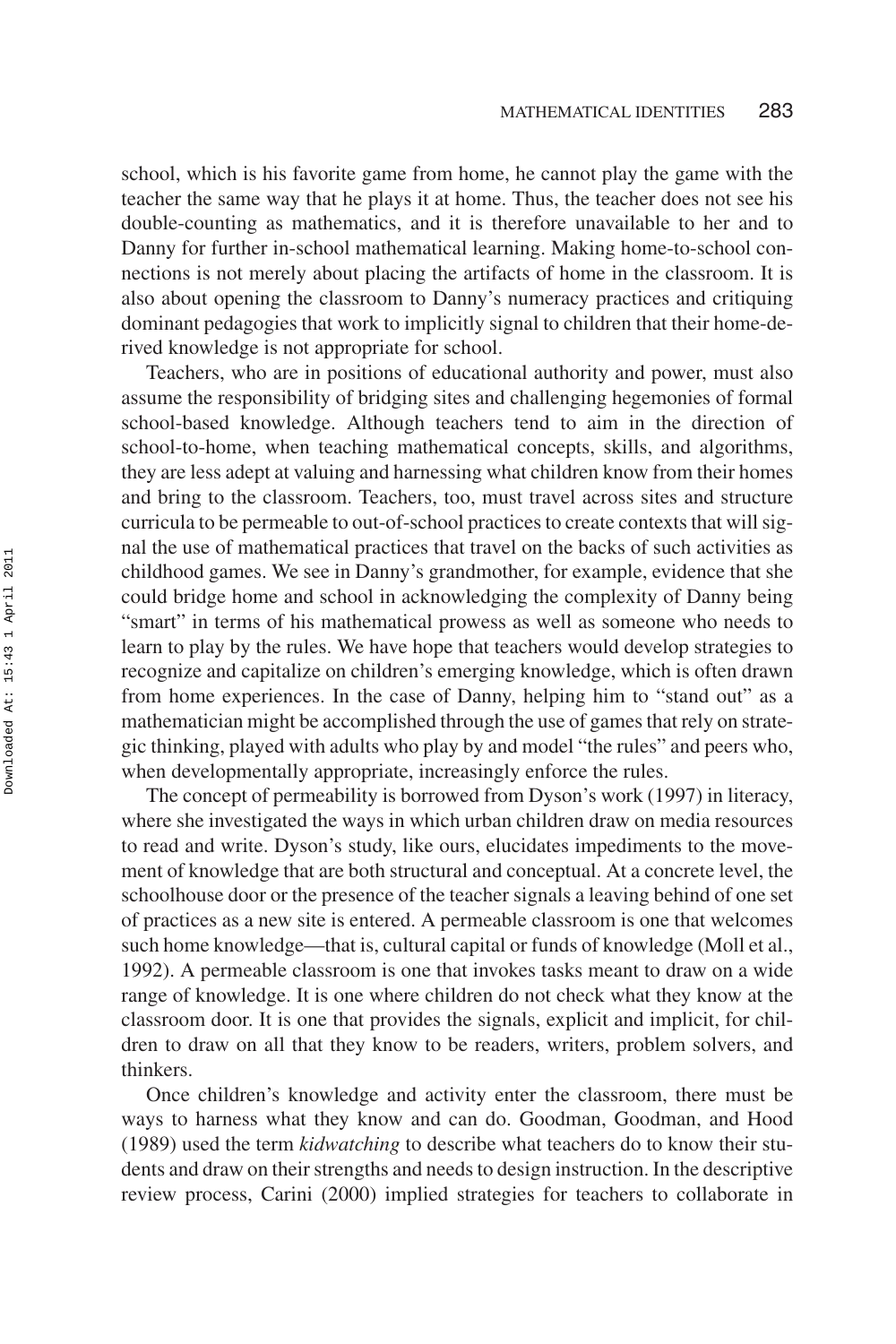knowing their students and bringing their diverse understandings of student activity to bear on teaching. Both of these processes can add layers of meaning to children's classroom activity rather than seek a single interpretation, thus keeping possible selves open and fluid (Bruner, 1986).

We propose that vignettes of children's social activities in home and school (where numeracy is central) can be used as primary source material for collective teacher reflection as an additional means to this end. In this way, Danny might develop the identity of a mathematician rather than of a cheater, and Ronny's computer use might reflect on his learner identity rather than the stereotypical identity of a disruptive, hard-to-manage child being pacified through TV watching: "Teaching all children successfully requires some reflection on the cultural rules that predominate classroom contexts and the way those rules do or do not reflect the cultural resources and understandings that children bring to school with them" (Lewis, 2003, p. 174). Best practices in teaching must include accommodation of the diverse ways of knowing and learning that children bring to school (Delpit, 1993; Ladson-Billings, 1994; Nieto, 1992/1996), and culturally relevant instruction must foster teachers' abilities to see, value, and harness student knowledge.

In this article, we have drawn attention to several issues, including (a) numeracy practices travel with children in and out of the multiple and complex contexts of their lives, (b) parents and teachers may or may not interact with each other about children's home and school numeracy practices and learning experiences, (c) classroom practices are shaped by the school imperatives of meeting assessment requirements and socializing children into school behavior, and (d) how teachers and parents recognize and respond to numeracy practices shapes identities of numeracy and character. We suggest that ethnographic vignettes such as these can form the basis for a powerful form of professional development when shared with teachers and administrators and when coupled with meaningful observation, reflection, and analysis methods. We further suggest that research of this type is necessary for understanding the complex implications of sociocultural factors in underachievement. This study is limited in its scope, and the cases were too few to perform an adequate gender analysis, for example. In addition, longitudinal studies of this type are necessary to explore more fully the connections between underachievement, habitus, and social identities and their concomitant consequences for children.

#### ACKNOWLEDGMENT

This research was supported by a grant from The William Penn Foundation. The authors are very grateful to Rhonda Mordecai-Phillips, a principal researcher, for data collection and analysis. We also thank the principal, teachers, and children of the school, as well as Swarthmore College undergraduate research assistant Brigid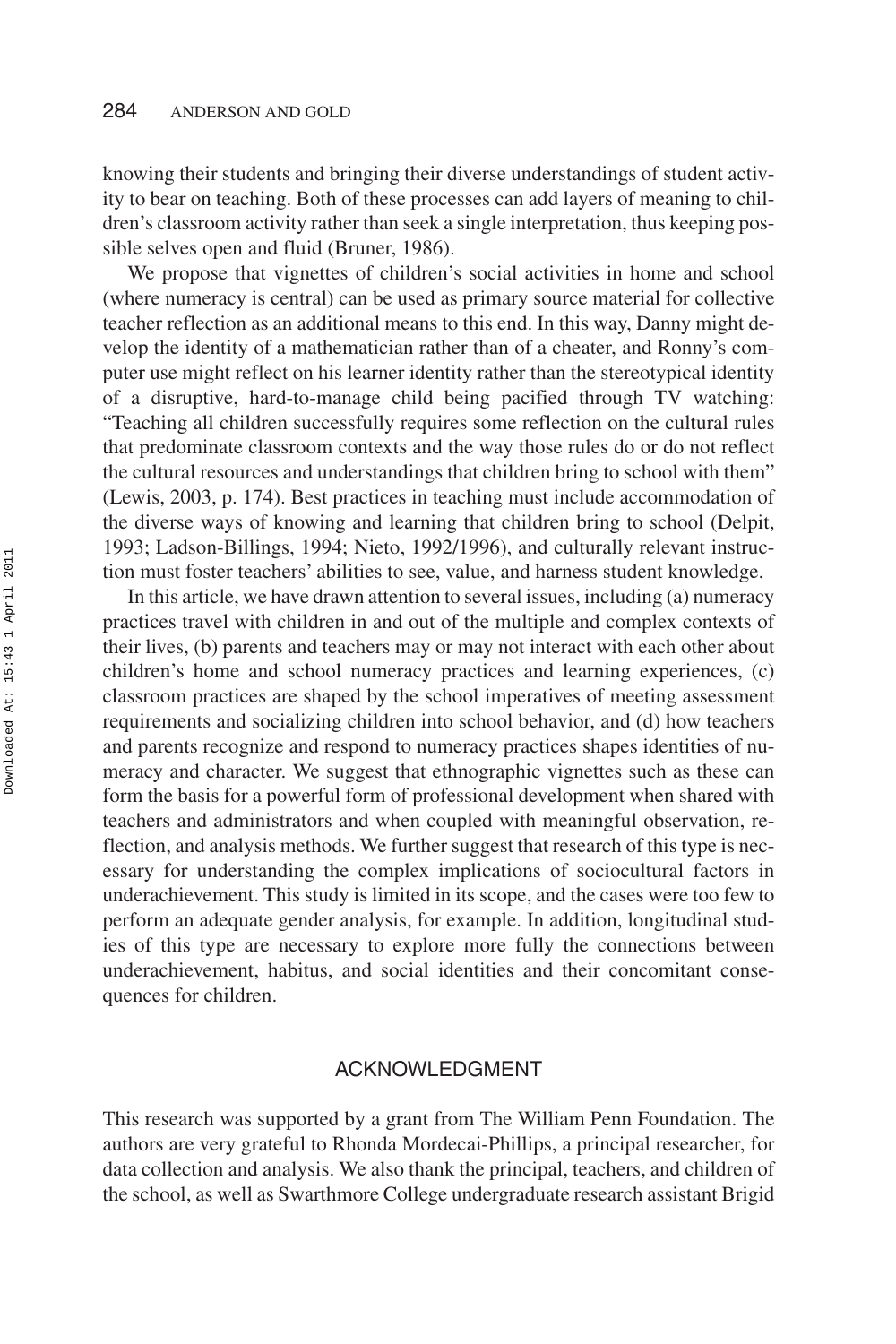Brette-Esborn. Our appreciation to Morgan Anderson, who drew the *Chutes and Ladders*TM board and to the reviewers for their very helpful suggestions in how to make this a stronger article. Earlier versions of this article were presented at the American Educational Research Association National Conference (2003), the Ethnography Conference at the University of Pennsylvania (2004), and the National Council of Teachers of Mathematics Conference (2004).

## **REFERENCES**

- Baker, D., Street, B., & Tomlin, A. (2002). Mathematics as social: Understanding relationships between home and school numeracy practices. *For the Learning of Mathematics*, *23*(3), 11–15.
- Baker, D. A. (1996). Children's formal and informal school numeracy practice. In D. Baker, J. Clay, & C. Fox (Eds.), *Challenging ways of knowing in English, mathematics, and science* (pp. 80–88). London: Falmer.
- Bakhtin, M. M. (1986). *Speech genres and other late essays* (V. W. McGee, Trans.). Austin: University of Texas Press.
- Boaler, J. (2000). Introduction: Intricacies of knowledge, practice, and theory. In J. Boaler (Ed.), *Multiple perspectives on mathematics teaching and learning* (pp. 1–18). Westport, CT: Ablex.
- Boaler, J., & Greeno, J. G. (2000). Identity, agency, and knowing in mathematics worlds. In J. Boaler (Ed.), *Multiple perspectives on mathematics teaching and learning* (pp. 171–200). Westport, CT: Ablex.
- Bourdieu, P. (1999). Structures, habitus, practices. In A. Elliott (Ed.), *The Blackwell reader* (pp. 107–118). Oxford, UK: Blackwell.
- Bourdieu, P., & Passeron, J.-C. (1990). *Reproduction in education, society and culture* (R. Nice, Trans.). London: Sage.
- Bruner, J. (1986). *Actual minds, possible worlds.* Cambridge, MA: Harvard University Press.
- Carini, P. F. (2000). Prospect's descriptive processes. In M. Himley (Ed.), *From another angle* (pp. 8–20). New York: Teachers College Press.
- Cole, M. (1996). *Cultural psychology: A once and future discipline*. Cambridge, MA: Belknap Press of Harvard University Press.
- Cook-Sather, A. (2001). Translating themselves: Becoming a teacher through talk and text. In C. M. Clark (Ed.), *Talking shop: Authentic conversation and teacher learning* (pp. 16–39). New York: Teachers College Press.
- Cormier, S. M., & Hagman, J. D. (Eds.). (1987). *Transfer of learning.* San Diego, CA: Academic.
- Delpit, L. (1993). The silenced dialogue: Power and pedagogy in educating other people's children. In L. Weis & M. Fine (Eds.), *Beyond silenced voices: Class, race, and gender in United States schools* (pp. 119–142). Albany: SUNY Press.
- Dyson, A. H. (1997). *Writing superheroes*. New York: Teachers College Press.
- Egan-Robertson, A. (1998). *Learning about culture, language, and power: Understanding relationships among personhood, literacy practices, and intertextuality* (Report Series 2.35). Madison, WI: National Research Center on English Learning and Achievement.
- Gee, J. P. (1996). *Social linguistics and literacies* (2nd ed.). Bristol, PA: Taylor & Francis.
- Ginsberg,H.(1982).*Children'sarithmetic:Howtheylearnitandhowyouteachit*.Austin,TX:Pro-Ed.
- Goodman, K., Goodman, Y., & Hood, W. (Eds.). (1989). *The whole language evaluation book.* Portsmouth, NH: Heinemann.
- Gregory, E., & Williams, A. (2000). *City literacies: Learning to read across generations and cultures.* London: Routledge.
- Guberman, S. R. (2002). *Cultural aspects of young children's mathematical knowledge*. Retrieved February 21, 2002, from http://spot.colorado.edu/~gubermas/nctm\_pap.htm